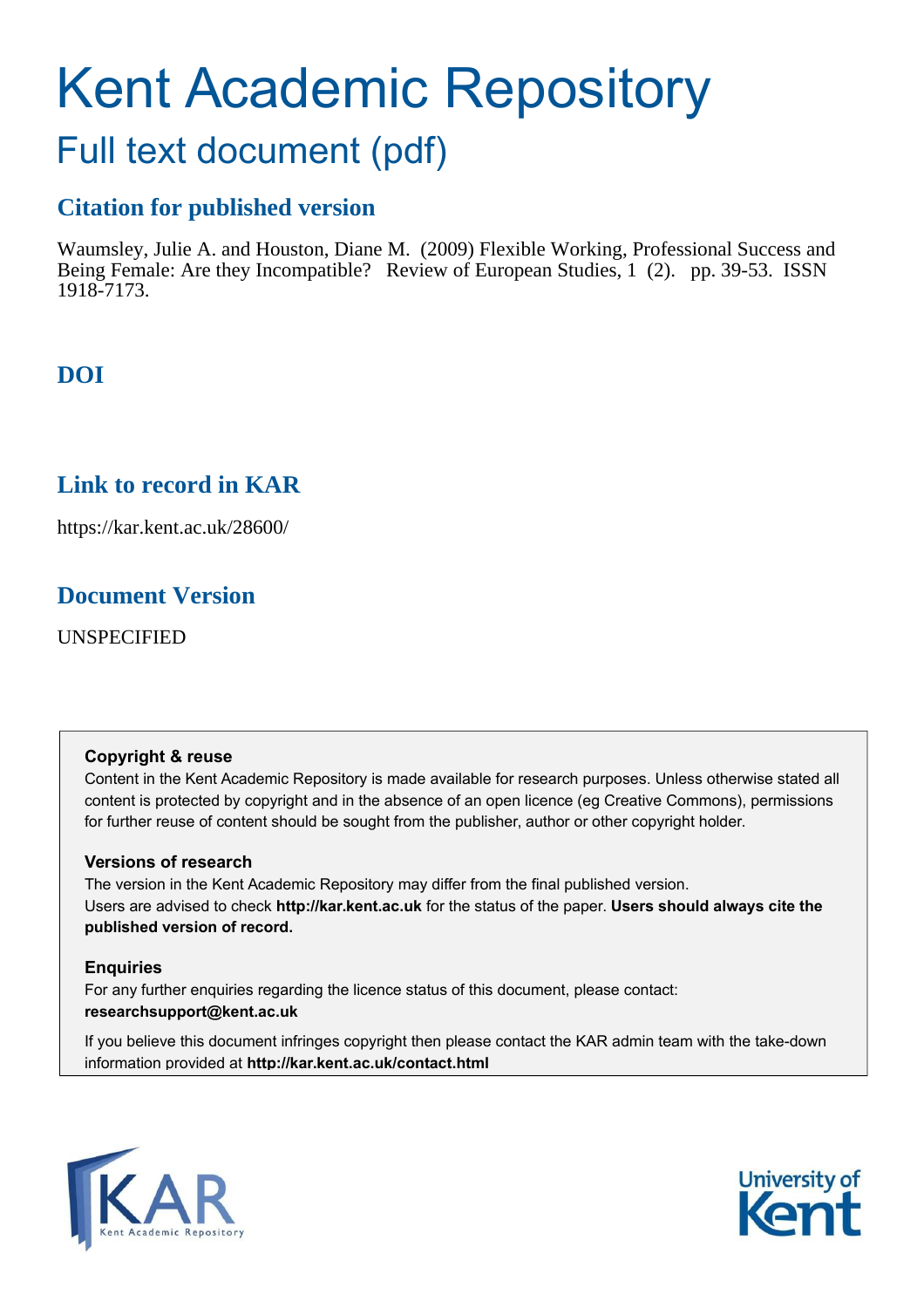

## Flexible Working, Professional Success and Being Female: Are They Incompatible?

Julie A. Waumsley (Corresponding author) Lecturer of Psychology, Centre for Sports Studies The University of Kent Chatham, Medway, Kent, ME4 4AG, U.K. Tel: 11-44-01634-888816 E-mail: J.A.Waumsley@kent.ac.uk

Diane M. Houston Professor of Psychology, Dean of the Graduate School The University of Kent Canterbury, Kent, CT2 7NF, U.K. Tel: 11-44-01227-827933 E-mail: D.M.Houston@kent.ac.uk

*This research is supported by The University of Kent, United Kingdom* 

#### **Abstract**

The UK's flexible working strategy has developed progressively since 2000, reflecting changes in the economic, political and social climate. Research has shown employees to be concerned about the effects of flexible working on career success. This paper (N=266 & N=1093) examined male, female, managerial and non-managerial evaluations of employees who either used flexible working practices, worked long hours or worked regular hours. It also compared attitudes towards employees and their perceived success as a function of the reason as to why they used flexible working practices. Results showed individuals working the longest hours were perceived to significantly outperform all those who worked regular hours or who took part in some kind of flexible working option. Women with caring responsibilities were consistently viewed as less productive and more likely to leave their employment than men. Findings on promotion show overwhelming bias towards long hours being compatible with career success. Despite the positive effects on work performance, the effects of working long hours are recognised as detrimental to work-life balance. The implications for women in the workplace and work-life balance policy are further discussed.

**Keywords:** Flexible working, Professional success, Gender, Work-life balance, Performance

#### **1. Introduction**

The UK's flexible working strategy has developed progressively since 2000, when the former Prime Minister, Tony Blair, launched the Government's campaign to promote a better work-life balance at a business breakfast at 10 Downing Street. Key areas highlighted by the government for action by employers are: knowing that both employers and employees benefit from work-life balance; understanding that part-time does not mean half hearted; wanting employees to enjoy their full holiday entitlement; encouraging them to work from home when appropriate; enabling employees to share jobs and adopt flexible hours in school holidays; and allowing their employees pain maternity and paternity leave (DTI, 2009). The aim of this campaign is to encourage employers to introduce flexible working, with the initial emphasis on work-life balance for all employees, not just those with caring responsibilities. However, legislative change has focused on care. UK employees can request a flexible working arrangement, and those with children up to the age of 16, disabled children under 18 or those with caring responsibilities for a spouse, partner or relative have a statutory right to request flexible working arrangements and to have this request considered seriously. If the employer refuses to grant their request, they have to demonstrate there is a reasonable business case for not being able to do so.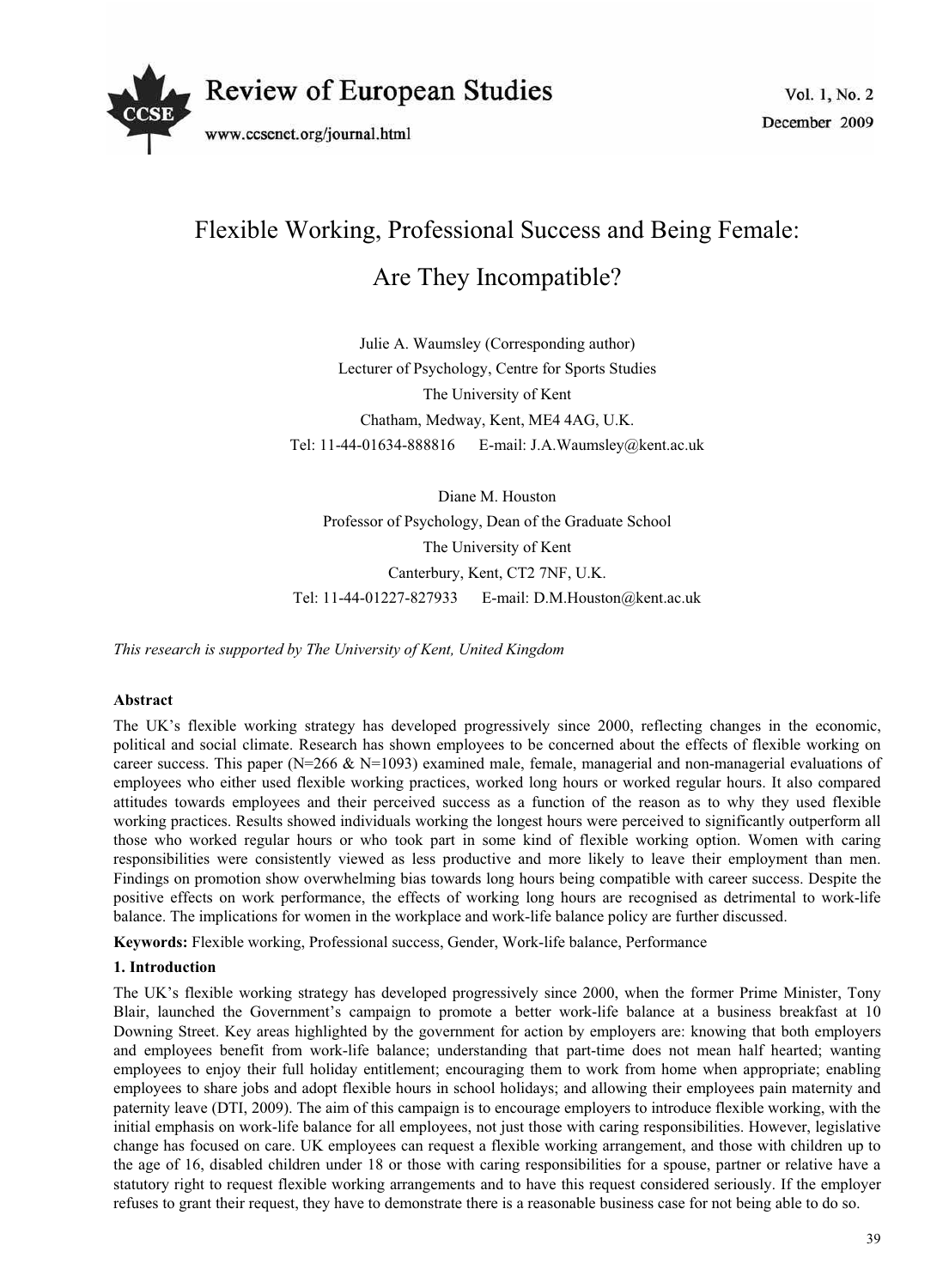The promotion of work-life balance in the UK reflected changes in the economic and political climate as well as social changes. Within business, globalisation and the new economy, changes have resulted in customer demands and expectations for access to goods and services twenty-four hours a day. Increasingly this means that organisations must operate outside the traditional nine to five structure. Therefore organisations have to employ people who are prepared to work flexibly outside traditional working hours. Within families the traditional model of fathers who work and mothers who remain at home to care for children and/or the elderly are decreasing. One key aspect of women's increasing economic participation has been the employment rates of women with preschool children which almost doubled from 28% in 1980 to 53% in 1999 (McRae, 2003). Another is the dramatic growth in the number of one-parent households from 9% in 1971 to 25% in 2001. The increase in women's work participation is predominantly reflected in part-time work; 42% of women work part-time compared to just 9% of men (LFS, 2005).

The tensions between employers' need for greater flexibility and individuals' desire for work-life balance are reflected in employees' attitudes and work behaviour. Within this context, work-family research has its conceptual roots in role conflict theory (Katz & Kahn, 1978) whereby participation in one role is made more difficult by virtue of participation in another (Dierdorff & Ellington, 2008). Employees in the United Kingdom are amongst those who work the longest hours of any European country (FedEE, 2008) with long hours particularly common amongst men who have partners and children (Houston & Waumsley, 2003; Somech & Drach-Zahavy, 2007). Examination of dual-earner couples showed that, for those working in the same organisation, men experienced higher job prestige and less turnover than women (Moen & Sweet, 2002). When examining employee turnover, Boshoff and Mels (2000) found commitment to the profession and the organisation to be important antecedents of intention to resign. In addition, Van Dick et al., (2004) used a social identity approach to show organisational identification feeds into job satisfaction, which in turn, explained turnover intentions. Key reasons for women wanting to move from working in organisations to self-employment are greater freedom, autonomy, balance and the ability to live by a personal value system threatened by the organisation (Mallon & Cohen, 2001).

Dual earner couples have become the norm, but women's participation in, and commitment to, the workforce continues to be limited by the presence and age of a dependent child. The birth of children continues to perpetuate traditional divisions of work and caring roles in most couples, despite an expressed desire to share these roles more equally (Houston & Marks, 2002, 2005; Houston & Waumsley, 2003). Most women with children move into part-time work, but part-time working and career breaks negatively impact upon women's lifetime earnings and the gender pay gap (Anderson, Forth, Metcalf & Kirby, 2001; Manning & Petrongolo, 2004; Walby & Olsen, 2002). The employment disadvantage experienced by many female part-time workers is illustrated in findings from a survey of 643 qualified National Health Service nurses (Lane, 2004) which shows the career progression of part-time nurses continues to lag behind that of their full-time counterparts. A key reason for this is the low status of part-time work. Contrary to the belief that part-time workers are uncommitted to their careers, prioritising family responsibilities over work, they reported high levels of under achievement. Managers report no formal policy not to employ part-time nurses in higher grades but usually the higher grades are only advertised as full-time posts (Lane, 2004).

In contrast to seeking to understand the disadvantages of women in the workplace, recent research highlights the possibilities of women being able to balance family and career success (Ezzedeen & Ritchey, 2009; Jones & Gittins, 2009). Within this remit, evidence was still found that women face certain obstacles when trying to reach the top in organisations, exacerbated in male-dominated cultures (Jones & Gittins, 2009). Women's success appeared to be founded on the right mental approach to balancing family and work, a choice many men do not have to face (Ezzedeen & Ritchey, 2009; Jones & Gittins, 2009). In addition, successful women were prepared to work long hours if necessary (Jones & Gittins, 2009). Social support was found to be an important resource in women's advancement and well-being (Ezzedeen & Ritchey, 2009) illustrating women as more communal (i.e. showing warmth and selflessness) than agentic (i.e. showing assertiveness and instrumentality) and men more agentic than communal. Outsourcing domestic responsibilities was also found to be common amongst successful career women. Thus, where career and mothering roles are maintained, domestic responsibility is subcontracted (Ezzedeen & Ritchey, 2009).

In contrast, however, strategies for coping with work-family conflict further highlighted women's struggle to combine work with family responsibilities, with results showing greater work family conflict for those women whose commitment to work was hindered by family demands (Somech & Drach-Zahavy, 2007). These findings suggest little change within the last decade in terms of women trying to combine work and family life (Duxbury, Higgins & Lee, 1994; Somech & Drach-Zahavy, 2007). This is further echoed in the findings of Linehan and Walsh (2000; 2001) who suggest work-family conflict prevents many female managers from progressing to senior management because they typically have to choose between a career and family. More female than male managers have to decide between an international career and family commitments because of the relative inflexibility of organisations, the assumptions by senior management and society that the primary role of a woman is that of mother and for responsibility for home and family and not as an international manager. Career success is still based on a male career model which ignores the influence of marriage, pregnancy, children and household duties. Moreover, if women do achieve leadership roles, they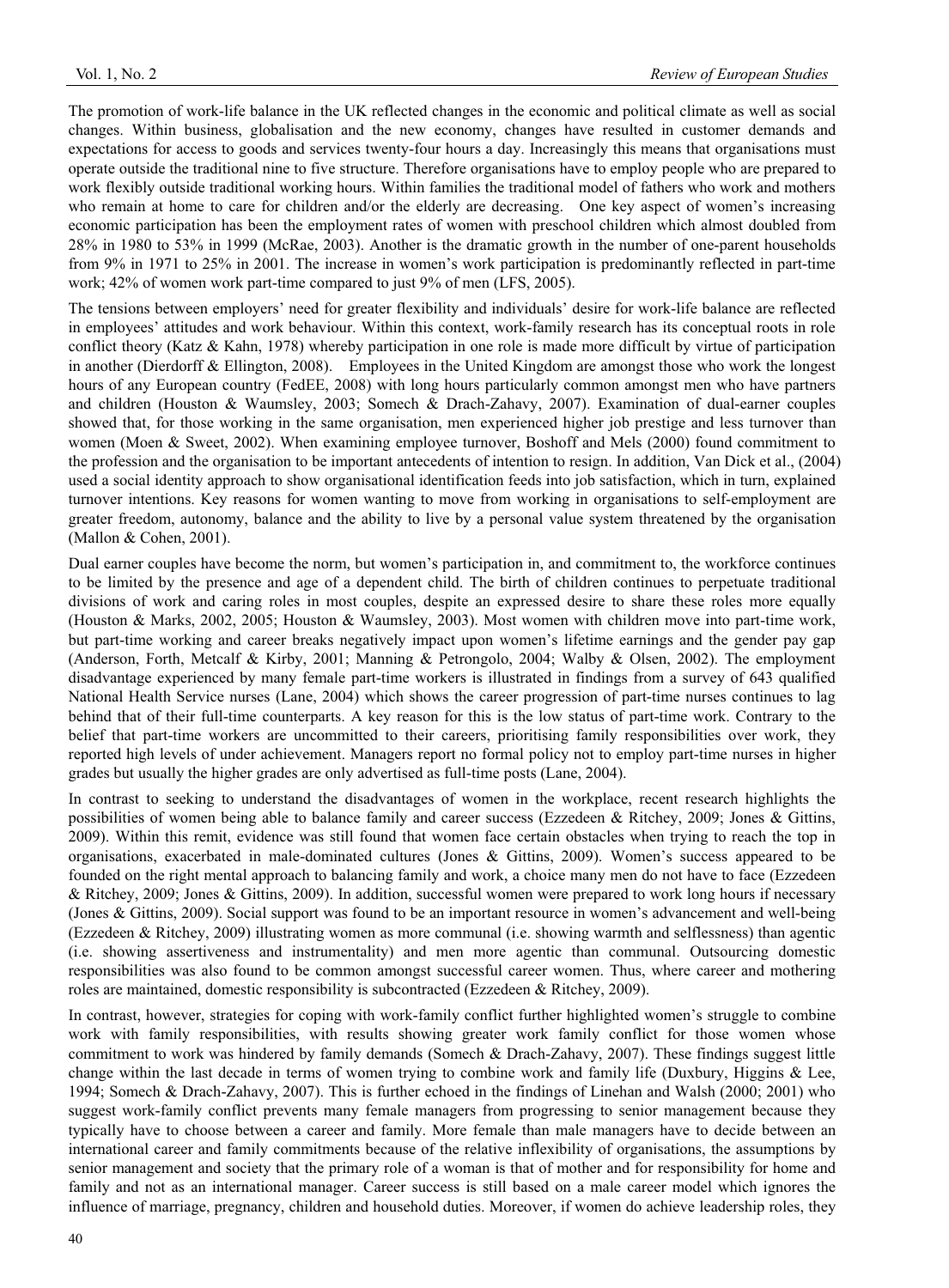are more likely to receive greater scrutiny and criticism than men and are evaluated less positively (Ryan & Haslam, 2005). Further, the leadership positions that women occupy are likely to be less promising than those of their male counterparts, an effect known as "the glass cliff effect" (Ryan & Haslam, 2005, p.87)

Whilst flexible working policies were meant to provide employee choice and release employee pressure from long working hours, tensions are further reflected in the ways in which employees demonstrate conflicting attitudes towards flexible working. In a survey of over 1500 members of the Amalgamated Engineering and Electrical Union, Houston and Waumsley (2003) found that while the majority of men and women in this study thought that flexible working was beneficial to both employers and employees, with women more interested in uptake than men, there was a high level of concern that flexible working would damage their promotion prospects and their relationship with their colleagues. Furthermore, fifty per cent of respondents agreed that to be viewed favourably by management they have to put their jobs ahead of their personal life.

The Houston and Waumsley (2003) findings are in many ways consistent with those from The Third Work-Life Balance Employee Survey (Hooker, Neathey, Casebourne & Munro, 2007). While this report presents a very positive perspective on flexible working, thirty-two per cent of respondents agreed that people who work flexibly are less likely to get promoted and forty-two per cent felt that leaving work on time would negatively affect their career, as would taking leave to look after children or other dependants (37 per cent), working different working patterns (37 per cent), or working from home (25 per cent).

These recent findings demonstrate that there are still significant tensions between a desire for work-life balance and career achievement, despite legislative and culture change. This remains consistent with research from the 1990s. Kossek & Ozeki (1999) conducted a review of studies that examined the effects of family-friendly policies on a variety of outcomes. They concluded that work-family policies result in higher levels of actual individual productivity and positive attitudes to the employer/organisation. However, they also found that perceptions of turnover and organisational commitment were more strongly linked to traditional notions of long hours demonstrating commitment.

Government initiatives designed to change both legislation and work place culture are clearly limited by the culture within a specific workplace and the management of flexible working. Whilst improvements in turnover, emotional well-being and commitment have been shown by making flexible working arrangements widely available for part-time employees who are only able to invest limited time in their careers (Baruch & Winkelmann-Gleed, 2002) and while the availability of flexible working practices is an essential precondition to their uptake by employees, this does not necessarily lead to uptake. Thompson, Beauvais, and Lyness **(**1999) and Allen (2001) found that both perceived supervisor support and perceptions of family support within the organisation were positively related to overall use of flexible working arrangements. Thompson et al., (1999) provided evidence to suggest that the type and number of work-family programmes offered is not as important as the culture of an organisation, which, in itself, is crucial for determining not only whether people will use benefits, but also their general attitudes towards the organisation (Galinsky & Stein, 1990; Lewis & Taylor, 1996; Thompson et al., 1999). Bond and Wise (2003) found that the management of family leave policies was one of the increasing number of HR practises that are devolved to line managers and that managerial discretion was often a critical part of the formal provision within an organisation. However, they also found that most operated with little training or liaison with HR specialists and that there was a low level of awareness of recent statutory changes in relation to parental leave. Decisions about the implementation of flexible working have considerable impact on individual managers. Powell and Mainiero (1999) found that flexible working arrangements make managers' jobs more complex and difficult by placing demands that are over and above traditional supervisory demands. In the context of research evidence that shows that managers are primarily rewarded for the results of their work, rather than for any concern shown to their employees, they argued that it was not surprising that managers tend to focus on their own short-term best interests when making decisions about the implementation of the organisation's flexible working policies. More recently, and in keeping with differences in attitudes between managers and employees, Turnipseed and Rassuli (2005) found that managers place more emphasis on measured performance whilst 'helping others in the workplace' is seen as a significant contributor to performance by employees.

In the following two studies we investigated the effects of flexible working patterns on a number of aspects of work performance. A series of vignettes were created describing men and women who worked different patterns of hours for a fictitious 'successful' company. No information was given about their work performance, only about their working patterns and reasons for using these patterns. With the exception of the long hours worker, all worked the same number of actual hours. Participants were asked to evaluate a selection of employees. The aim was to control the type and amount of information available to participants in order to gain a clearer sense of how employees are perceived as a result of differing work patterns and interests/responsibilities outside work.

In the context of the literature described above, the first hypothesis was that individuals who worked long hours would be perceived to have better work performance when compared to those who either worked regular hours or who worked flexible hours. Following Hogarth, Hasluck, Pierre, Winterbotham, and Vivan's (2000) findings that a substantial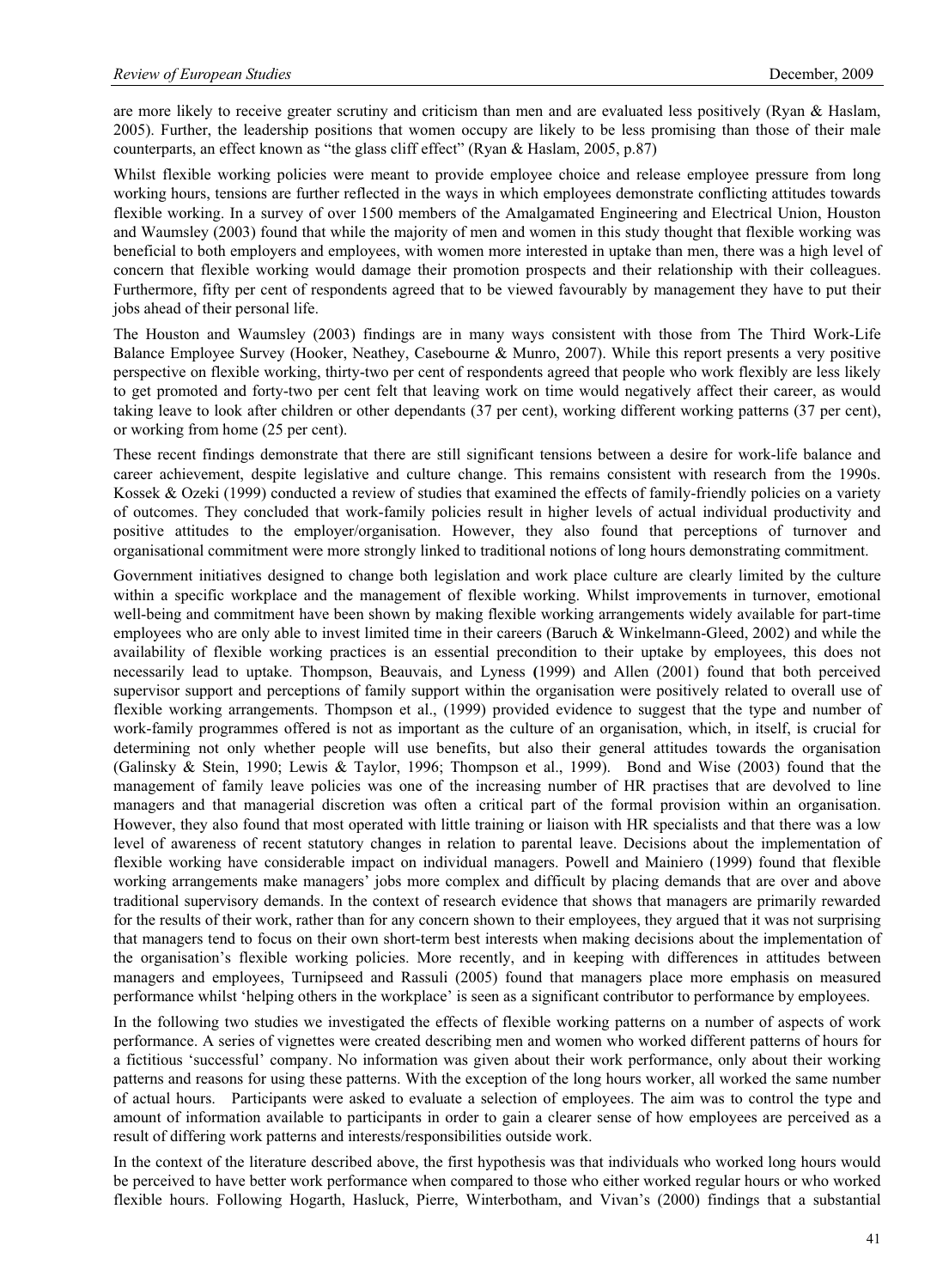number of employers felt flexible working practices were unfair to some staff, the second hypothesis predicted that those who worked regular hours would be perceived with greater approval as work colleagues than those who worked long hours or some kind of flexible working option. In the context of the mixed results of the review by Kossek and Ozeki (1999), the relationship between working patterns and perceptions of turnover intention was also investigated. In addition, it was considered that there might be a hierarchy of justifications for working flexibly and to this end, the study also examined relative evaluations in the context of reasons for working flexibly. Finally, it was also expected that the raters would recognise the negative effects of working long hours and rate these employees as having low levels of work-life balance. As flexible working has a higher uptake and is perceived more positively by women (Houston  $\&$ Waumsley, 2003), the effects of gender of both participant and target on the evaluations were also examined.

#### **2. Study 1**

*2.1 Method* 

2.1.1 Participants

Participants were 266 final year undergraduate students. The sample consisted of 97 males and 169 females, with a mean age of 20 years. Average work experience was between one and two years of part-time work.

#### 2.1.2 Materials

A booklet was designed which contained a description of a 'successful' UK company and descriptions of six employees within the organisation. Each employee was described as having a different working pattern: long hours; working 9-5, flexible hours to look after a child, flexible hours to look after an elderly parent, flexible hours to play sport, and flexible hours to play music. Information was only given about their working patterns and their hobbies and commitments outside work, no information was given about their work performance and all employees were described as having outside interests regardless of working pattern. With the exception of the long hours worker, the regular hours worker and all the flexible workers had the same number of actual hours.

Participants were asked to rate each employee on a series of 7-point Likert scales designed to measure work performance, turnover intention, colleagality, and work-life conflict. These scales were based on items employed in previous research (Houston & Marks, 2003; Houston & Waumsley, 2003).

Work Performance was measured using 10 items, (e.g. John's work productivity is above average), Cronbach's Alpha  $= .90.$ 

Turnover Intention was measured using 2 items, (e.g. Jane will leave the company within the next two years), Cronbach's Alpha = .75.

Colleagues' Approval was measured using 2 items, (e.g. Sarah's colleagues enjoy working with her), Cronbach's Alpha  $= .76.$ 

Work-Life Balance was measured using 3 items (e.g. Sarah is able to balance work and life outside work) Cronbach's Alpha =  $.73$ .

#### 2.1.3 Procedure

Participants took part in the study in a large group in a lecture theatre. All were asked to read the description of the organisation and of all six employees and then to rate each employee. In order that any perceived differences by male and female participants toward male and female targets using different working styles could be measured, two questionnaires were used, counter- balancing gender within scenarios.

#### *2.2 Results*

The data were analysed using a Participant Gender (Gender) x Target Gender (Target) x Work Pattern (Pattern: Regular, Long Hours, Child Care, Elder Care, Hockey, Music) MANOVA on the four measures relating to Performance, Turnover, Colleague Approval and Work Life Balance. Target was a between participants factors and Pattern was a within-participants variable. As shown in Table 1, there were no significant multivariate main effects or interactions among Gender and Target. However, the multivariate effects of Pattern, Pattern x Target and Pattern x Target x Gender were significant. We therefore turn to examine the significant univariate effects.

---------------------------------------------------

#### Insert Table 1 about here

#### ---------------------------------------------------

Table 2 shows the means and standard deviations as well as significant pairwise differences for the main effects of Pattern, which were significant ( $p < 001$ ) for all four measures, and showed large effects in the case of both Performance and Work Life Balance.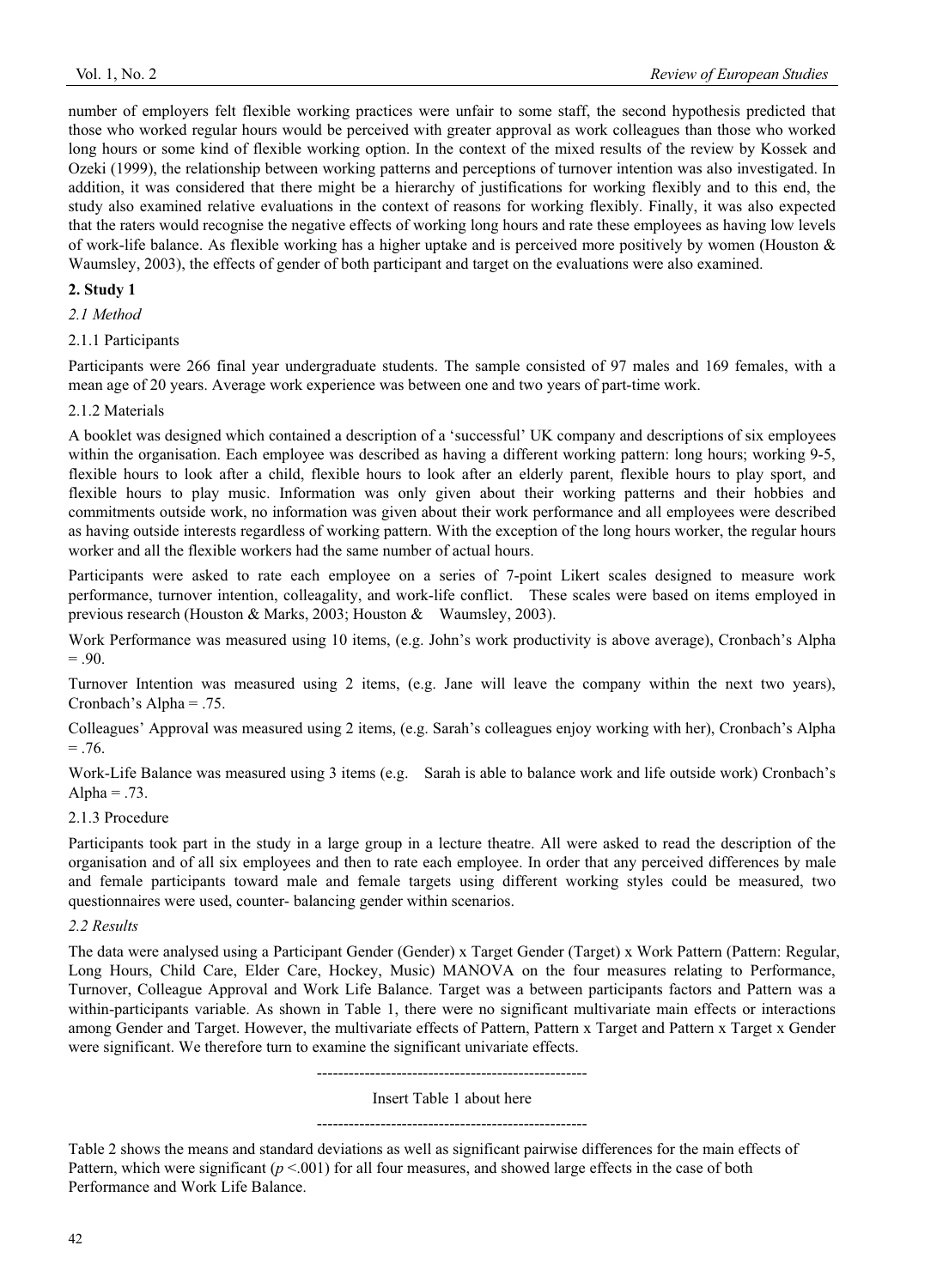---------------------------------------------------

#### Insert Table 2 about here

#### $-$

For performance, participants believed that people who work long or regular hours outperform all those who use flexible working, and that those using flexible working for elder care perform the least well. Specifically, the Long Hours worker is viewed as performing significantly better than all others (all *p* <.001), and the Regular worker is viewed as performing significantly better than all remaining others (all *p* <.001). The Musician is viewed as performing significantly better than all remaining others (p's all <.05). The Child Carer and Hockey player do not differ significantly from one another, but the Elder Carer is viewed as performing significantly worse than the Child Carer (p  $< 0.005$ ).

For turnover intention participants believed that people who used flexible working for elder care, sport or musical pursuits were more likely to leave their organisation than people who worked long or regular hours or used flexible working for child care reasons. Pairwise differences within these two subsets were all non significant, whereas pairwise differences between the subsets were all highly significant (all  $p < .001$ ).

For approval from colleagues, pairwise differences among patterns revealed that regular working was regarded as significantly more collegial than all other patterns, including long hours working  $(p<.02)$ , child care  $(p<.01)$  and music  $(p \le 001)$ . All of these were judged to attract more approval than hockey and elder care which also did not differ from one another.

Participants believed that people who worked long hours or who used flexible working for elder care or child care were viewed as having less good work life balance than those who worked regular hours or worked flexibly to pursue sport or musical interests. Pairwise comparisons reveal that the Long Hours pattern was regarded as having significantly less balance than all others (all  $p < 001$ ), and the Elder Care worker was perceived as having significantly less balance than all remaining others (all  $p < .001$ ). The Child Carer was perceived as having significantly less balance than all remaining others (all *p* <.001), whereas the Regular worker, Hockey Player and Musician were seen as relatively more balanced and did not differ significantly from one another.

2.2.1 Interactions Involving Participant Gender and Target Gender

Performance, Turnover and Colleagues' approval were all affected by a Pattern x Target interaction. For all three variables there was a significant difference in judgments about male versus female targets who worked flexibly to engage in childcare.

For performance,  $F(1,262) = 8.99, p < 0.005$ , partial  $\eta^2 = 0.033$ , male targets who worked flexibly to do child care (*M* = 4.45,  $SD = 0.64$ ) were judged to perform better than female targets who did so  $(M = 4.22, SD = 0.69)$ . For turnover, a similar effect appeared  $F(1,262) = 9.50, p < .005$ , partial  $\eta^2 = .035$ , male targets who worked flexibly to do child care  $(M = 3.25, SD = 0.90)$  were judged to be less likely to leave than female targets who did so  $(M = 3.53, SD = 0.95)$ . For approval from colleagues,  $F(1,262) = 6.95, p < 0.01$ , partial  $\eta^2 = 0.026$ , male targets who worked flexibly to do child care ( $M = 4.98$ ,  $SD = 0.84$ ) were judged to attract greater approval than female targets who did so ( $M = 4.74$ ,  $SD = 0.79$ ). Thus male workers who work flexibly to look after children are perceived to be more productive, less likely to leave and more likely to be approved by colleagues than are female workers in an identical situation.

In addition, regular hours male workers were perceived to be less inclined to leave  $(M = 3.28, SD = 1.07)$  than regular hours female workers  $(M = 3.47, SD = 0.95)$ ,  $F(1,262) = 3.87, p < 0.05$ , partial  $\eta^2 = 0.015$ .

Judgements about turnover and colleagues' approval were further affected by a Pattern x Gender x Target interaction. These interactions indicate that Gender and Target interact to affect judgments for some patterns but not others. Therefore we investigated the simple interactions involving Gender and Target within each Pattern.

For turnover intentions, the Gender x Target interaction was marginally significant for Regular Working, *F*(1,262) = 2.93,  $p < .09$ , partial  $\eta^2 = .011$ , and Long Hours working,  $F(1,262) = 3.73$ ,  $p < .06$ , partial  $\eta^2 = .014$ , and was significant for Child Care,  $F(1,262) = 6.60, p < .02$ , partial  $\eta^2 = .025$ . We therefore inspected pairwise comparisons for these three patterns. These revealed significant gender differences only when the Target was female. Male participants ( $M = 2.97$ ,  $SD = 1.21$ ) believed less than female participants ( $M = 3.24$ ,  $SD = 1.28$ ) that a woman working Long Hours was less likely to leave,  $F(1,262) = 4.85$ ,  $p < .05$ , partial  $\eta^2 = .018$ . However male participants believed more ( $M = 3.83$ ,  $SD = 0.87$ ) than female participants ( $M = 3.26$ ,  $SD = 0.93$ ) that a woman working regular hours would leave,  $F(1,262) = 10.03$ ,  $p < .005$ , partial  $\eta^2 = .037$ . Male participants were also more likely ( $M = 3.75$ ,  $SD = 1.05$ ) than female participants ( $M = 3.41$ ,  $SD = 0.93$ ) to believe that women working flexible working due to child care would be more likely to leave,  $F(1,262) = 4.21$ ,  $p < .05$ , partial  $\eta^2 = .016$ .

For colleague approval none of the simple interaction effects were significant, but some were marginally significant. Examination of the simple main effects of Gender and of Target within each pattern revealed that males judged the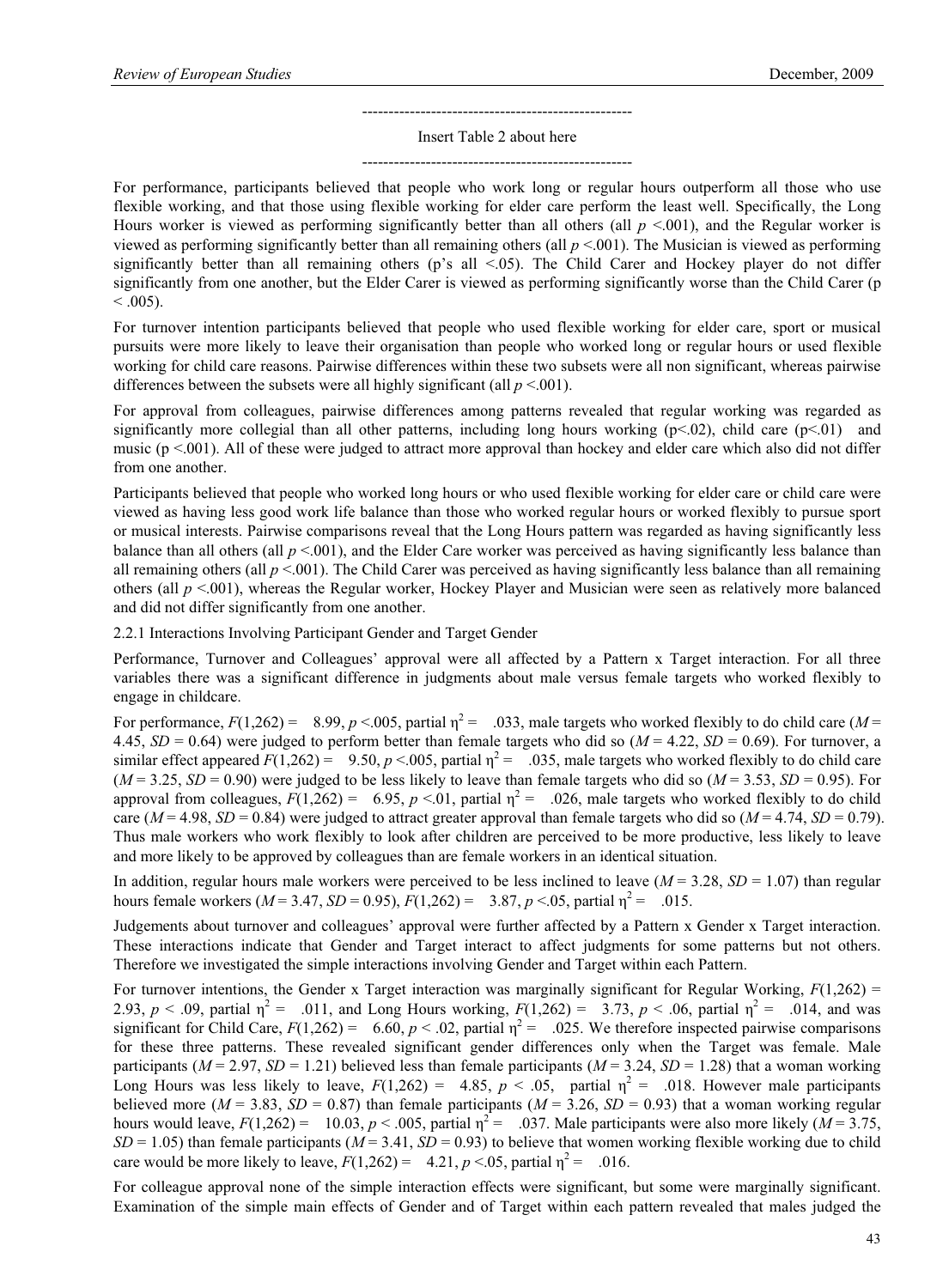approval of a flexible worker looking after children differently if the worker was male  $(M = 5.03, SD = 0.92)$  versus female ( $M= 4.67$ ,  $SD = -.70$ ),  $F(1,262) = 6.94$ ,  $p < .01$ , partial  $\eta^2 = .025$ . In addition, a marginal Gender x Target interaction on the Long Hours pattern,  $F(1,262) = 3.62$ ,  $p < 0.06$ , partial  $\eta^2 = 0.014$ , was due to the fact that females working long hours were judged more positively by males ( $M = 5.14$ ,  $SD = 1.28$ ) than by females ( $M = 4.72$ ,  $SD = 1.02$ ),  $F(1,262) = 4.82, p \lt 0.05$ , partial  $\eta^2 = 0.018$  whereas males working long hours were judged similarly by both genders  $(M = 4.74, SD = 0.95, M = 4.83, SD = 1.01$ , judged by males and females, respectively).

#### **3. Study 2**

*3.1 Method* 

#### 3.1.1 Participants

Four thousand questionnaires were posted to the home addresses of members of a large UK trade union. Cooperation with the trade union made it possible to send equal numbers to men and women and to managerial and non managerial employees. Participants were asked to complete the questionnaire and return it in a post-paid envelope. A thirty percent response rate was achieved. Once partially completed questionnaires were eliminated from the sample, 281 male managers, 375 female managers, 210 male non-managers and 227 female non-managers responses were analysed.

#### 3.1.2 Materials

Participants were given the same booklet used in Study One, containing descriptions of a UK company and its employees and were asked to rate the employees on the same dimensions of work performance, turnover intention and colleague's approval. In addition participants in Study Two were asked to rate the employees on an established measure of work-life and life-work conflict and to evaluate promotion prospects.

Work-life and Life-work Conflict were each measured using 2 items selected from Netemeyer, Boles, & McMurrian (1996) family-work conflict scale in order to represent 'life' rather than specific family items (e.g. Matt's job produces strain that makes it difficult to fulfil home responsibilities and the demands of Kate's home life interfere with her responsibilities at work).

Promotion prospects were measured by asking participants to state which employee would be most likely to be promoted and which would be the least.

#### 3.1.3 Procedure

In order that any perceived differences by male and female participants toward male and female targets using different working styles and any differences between work categories could be measured, four questionnaires were used, crossing gender and work category within scenarios. Questionnaires differed only in that questionnaire one depicted male managerial employees, questionnaire two depicted female managerial employees, questionnaire three depicted male administrative employees, and questionnaire four depicted female administrative employees. Male and female managerial participants were asked to complete the male and female managerial employee questionnaire. Male and female non-managerial participants were asked to complete the male and female administrative employee questionnaire.

3.1.4 Evaluation Scales

Work Performance: Cronbach's Alpha = .83.

Turnover Intention: Cronbach's Alpha = .76.

Colleagues' Attitudes Cronbach's Alpha = .84.

Work-Life Conflict: Cronbach's Alpha = .77.

Life-Work Conflict: Cronbach's Alpha = .82.

#### *3.2 Results*

The data were analysed using a Participant Gender (Gender) x Target Gender (Target) x Role Status (Managerial vs Non Managerial) x Pattern ( Regular, Long Hours, Child Care, Elder Care, Hockey, Music) MANOVA on the five measures relating to Performance, Turnover, Colleague Approval, Work Life Conflict and Life-Work Conflict. Gender, Target and Role were between participants factors and Pattern was a within-participants variable. As shown in Table 3, there were small but significant multivariate main effects of Gender, Target and Role, but no significant multivariate interactions among these variables. Table 3 also shows a very large significant multivariate effect of Pattern, and significant multivariate interactions between Pattern x Gender, Pattern x Target and Pattern x Role.

> --------------------------------------------------- Insert Table 3 about here

> ---------------------------------------------------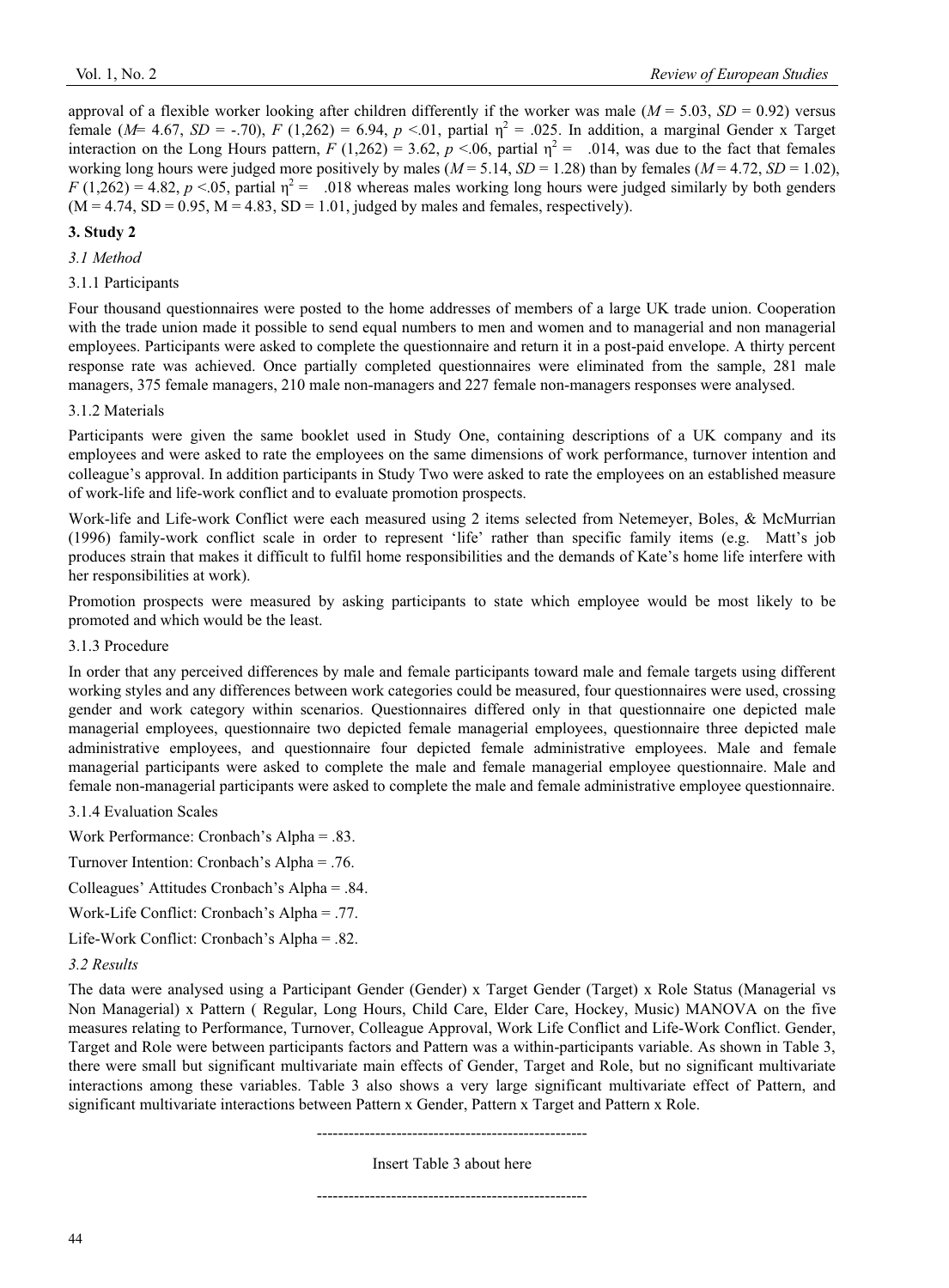The relevant means and standard deviations, as well as significant pairwise differences, are provided in Table 4. None of the three or four way interactions were significant.

> --------------------------------------------------- Insert Table 4 about here

> ---------------------------------------------------

We focus first on the overall differences in judgements of each pattern (the Total column in Table 4), and then on each of the significant two way interactions at the univariate level, investigating the simple effects of the between participants variable for each pattern.

What is immediately striking from Table 3 is that the large multivariate effect of Pattern is attributable mainly on the performance, work life and life work measures. For the first two of these, all pairwise differences were significant, mostly  $p \le 001$ . For the last, only Hockey and Music did not differ significantly. The highest performance is attributed to long hours and regular workers, and similarly these have the lowest life-work conflict scores.

The interaction between pattern and participant gender also showed a consistent picture. Males believed that all of the flexible working arrangements would result in worse performance than did females. Males, more than females, also believed that long hours and regular working were associated with lower turnover intention, but that child and elder care were associated with higher turnover intention. Males rated work-life and life-work conflicts as higher than females for all patterns.

The interaction between pattern and target gender showed a slightly smaller multivariate effect size. However, this showed that flexible workers doing child or elder care were seen as more likely to leave the organisation if they were female than male.

The interaction between role and pattern was also quite clear and was significant for all patterns. Managers believed long hours and regular working affected performance and turnover intention less positively than did non-managers. Managers believed flexible working affected performance and turnover intention more positively than did non managers. Managers also perceived less collegial approval of longer hours and regular working, but also of flexible working for child care than did non managers. However managers thought there would be more approval for flexible working to play music than did non managers. Managers rated higher work-life scores for long hours working and lower scores for all forms of flexible working than did non-managers. Managers also rated lower life-work scores for all forms of flexible working than did non-managers.

#### 3.2.1 Recommendation for Promotion

The proportion of participants who recommended promotion for each target varied significantly, Chi-square  $(5)$  = 684.118, *p* <.001, eta squared = .511. Pairwise comparisons revealed highly significant differences (*p's* <.001) between recommendations between all patterns in the following order of preference: Long hours working (42.6%), regular working (25.6%), flexible working with children (16.1%) flexible work for music (7.3%), and both flexible working for hockey (4.7%) or elder care (3.8%). The latter two did not differ significantly.

Of further interest is whether these patterns varied as a function of Gender, Target or Role. Given the absence of two and three way interactions in the preceding analysis it was not surprising that hierarchical loglinear analyses revealed no significant higher order interactions between promotion recommendations for each type of pattern and these three variables. However there were significant simple associations between each variable and promotion recommendation for each pattern.

The results of Chi-Square tests comparing the proportions that would recommend promotion for each pattern are provided in Table 5.

---------------------------------------------------

Insert Table 5 about here

---------------------------------------------------

This shows that males are more likely to promote longer hours workers and less likely to promote those who work flexibly to care for children. Participants are more likely to promote male targets than female targets who work flexibly to care for children. Managerial participants are less likely than non managerial participants to recommend promotion in recognition of long hours working, and more likely to recommend promotion for someone working flexibly to care for children, or playing sport.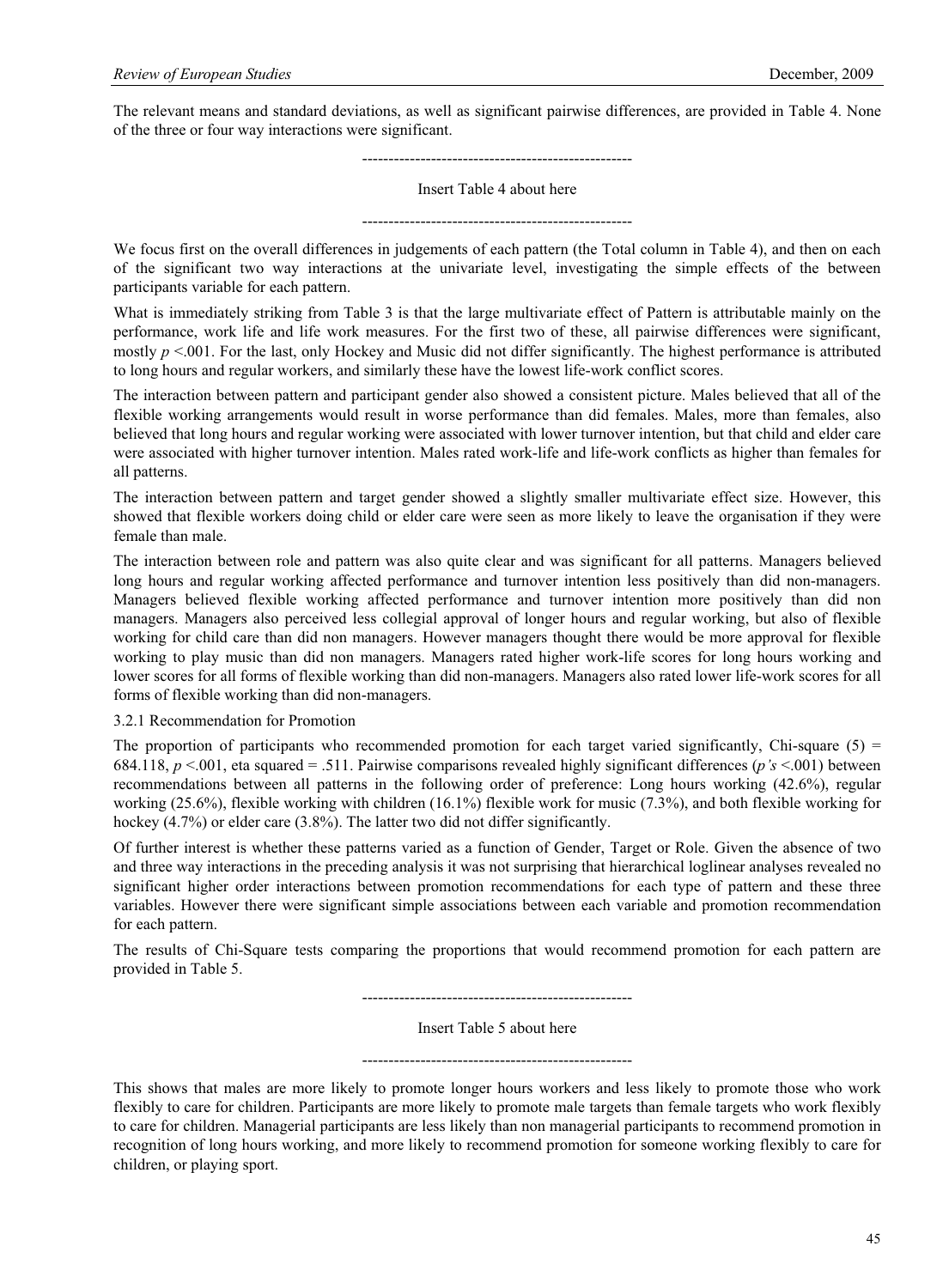#### **4. Discussion**

Across both the undergraduate and working samples there is clear evidence that flexible working is seen as detrimental to work performance and career progression when compared to long or regular hours of work. There is also clear acknowledgement of the work-life benefits of flexible working. Both the undergraduate and the working samples show strong indication that some reasons for working flexibly are more 'acceptable' than others; where hobbies are driving flexible working patterns this is taken as a sign of increased turnover intention.

The effect of gender of target and gender of participant produced some perhaps surprising results. In the undergraduate sample, men who were working flexibly in order to look after children were rated more positively on work performance and colleagues' approval, as well as being seen as less likely to want to leave the organisation, than women who were doing the same thing. Women working long hours were seen as having greater colleague approval by males than females, whereas men working long hours were rated similarly by both genders. Gender differences in attitudes to working hours are also reflected in the findings. Female participants were more likely than male participants to view a woman working long hours as likely to leave, whereas male participants were more likely to think that women working regular hours, or flexible working to cover childcare would leave. From this it can be concluded that young men believe that women are more likely to leave their jobs than men, unless they are demonstrating high work commitment through long hours.

There were also important findings in relation to gender in the working sample. Male participants indicated that all of the flexible working arrangements would result in worse performance than did female participants. Male participants also perceived long hours and regular working to be associated with lower turnover intention, and child and elder care to be associated with higher turnover intention, more than did female participants. Male participants also perceived both work-life and life-work conflicts to be higher than did females for all patterns. These findings concur with those of Moen and Sweet (2002) who found men experienced less turnover than their female partners working in the same organisation. In addition, perceptions of women struggling to combine work and childcare is in keeping with the findings of Linehan and Walsh (2000; 2001), Ryan and Haslam (2005) and Somech and Drach-Zahavy (2007).

In general managers presented more positive views about flexible working than non managers. It is not clear whether this is due to positive experiences of managing flexible working or a greater understanding of the rationale behind work-life balance policies.

The findings on promotion show an overwhelming bias toward long hours and traditional working patterns, as well as strong gender differences. Male participants were more likely to promote long hours workers and less likely to promote those doing flexible working in order to cover childcare. However male targets using flexible working for childcare were more likely to be nominated for promotion than females using the same pattern. These findings support those of Houston and Waumsley (2003), Lane (2004) and Hooker et al., (2007) where a high level of concern was evident over flexible working damaging promotion prospects. However, the current findings add to these the negative demise of women struggling with child care and career commitments.

Overall our findings are consistent with recent research by Heilman and Okimoto, (2008) which also asked undergraduate students and working adults to evaluate hypothetical workers described in vignettes. They found that anticipated job commitment and anticipated achievement striving were negatively affected by parental status, in both men and women. Both mothers and fathers were expected to be less dependable than non parents and mothers in particular were perceived to be less competent in work related behaviour.

Of interest in our study and that of Heilman and Okimoto (2008) are the undergraduate attitudes, which are not coloured by current or specific organisational culture but preconceptions that are likely to be carried forward into the workplace. These are not only likely to perpetuate the long hours culture in the UK but to be of continuing detriment to women. Whilst general attitudes towards an organisational culture have been shown to be important in terms of uptake of flexible working options (Galinsky & Stein, 1990; Lewis & Taylor, 1996; Thompson et al., 1999) this study has highlighted that traditional views about women, work performance and working patterns still persist. Successful career women, as demonstrated in recent studies by Jones and Gittins (2009) and Ezzedeen and Ritchey (2009) suggest this success is achieved by long hours work when necessary.

Our findings indicate that flexible working practices will not necessarily change attitudes towards the patterns of work currently found in the UK, despite the governments initiate on work-life balance. Since the majority of employees using flexible working practices are women with childcare responsibilities there is a danger of exacerbating a two-tier workforce and further widening the gender gap in the workplace: those who use flexible working practices (mainly women) and whose careers will not progress, and those who work long or regular hours, and who are professionally successful. Furthermore, the introduction of the statutory right to request flexible working hours from their employer for those with childcare responsibilities may only serve to widen the career gap between those who use flexible working (mostly women with childcare responsibilities) and others in the workplace.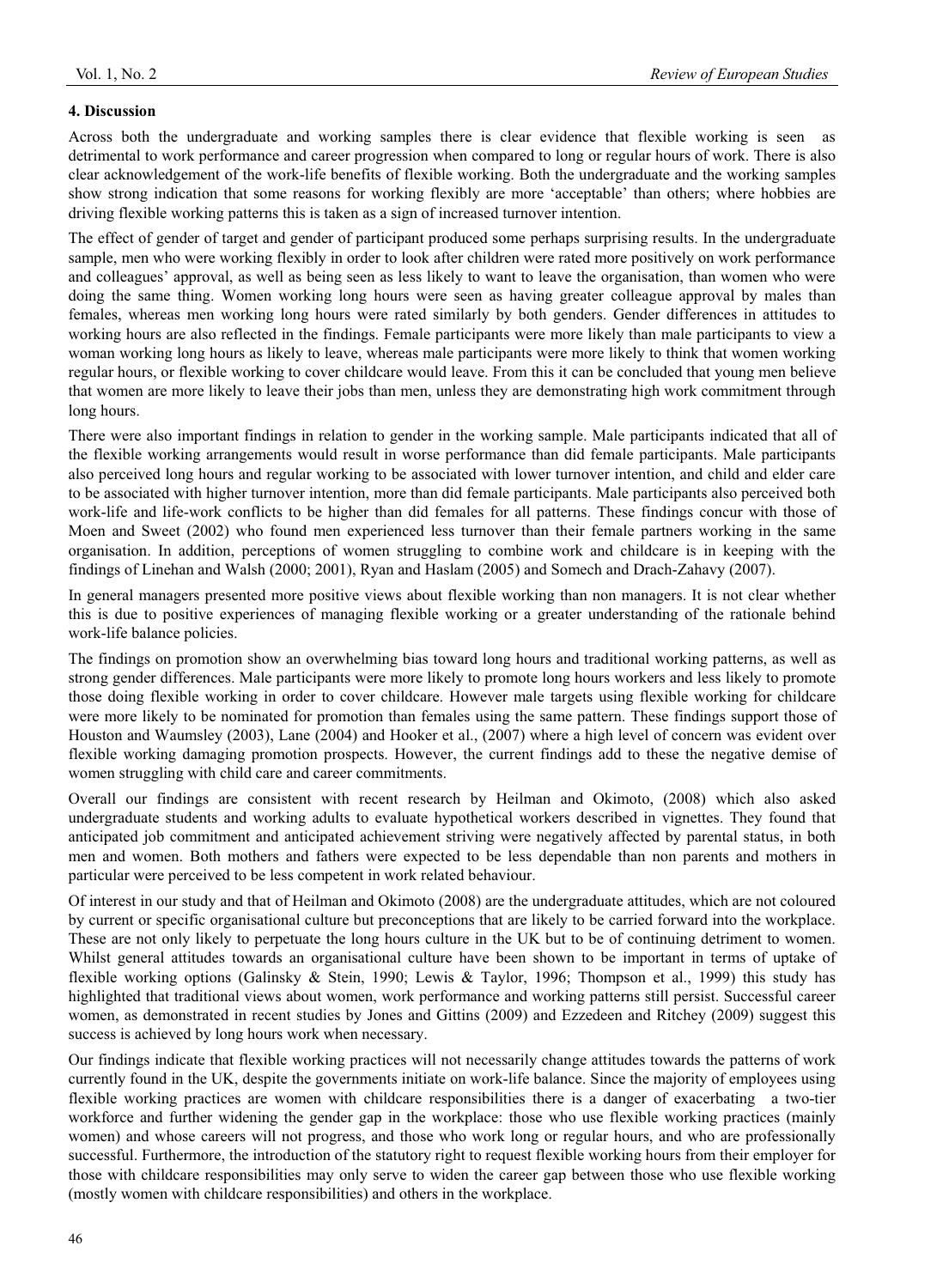Our study shows that working long hours is still viewed as one of the key ways of obtaining career success and flexible working hours are seen as detrimental to work performance and career progression. HR strategy should be to examine the impact of flexible working on individual performance, productivity and success. For many, work-life balance will only become a realistic option when we can demonstrate that working styles and patterns are unrelated to success, or, that flexibility is actually associated with these outcomes. Currently, it appears that flexible working, being female and having a successful career are still perceived by many to be incompatible.

#### *4.1 Limitations and Future Directions*

Our findings must be evaluated in light of limitations with regard to the generalisability of the vignette design. Hypothetical scenarios do not offer 'real' conditions and can, thus, skew attitudes and perceptions that may otherwise be different given inclusive circumstances of individual employees. The information provided about the target was purposely sparse and uncomplicated to enable us to clearly and precisely manipulate our independent variables. Conversely, though, this sparseness may have facilitated the use of stereotypes because of the absence of individuating information. Moreover, our studies all used a paper-and-pencil format, did not necessitate actual interaction between the subjects and those whom they were rating, and sometimes used single-item measures. These, too, are potential limitations of the research. It may be argued that the nature of the undergraduates work experience might limit the generalisations that we can make from the study 1 data. However, we put forward the argument that the attitudes shown by our results offer strong evidence that preconceptions about females in the workplace antedate graduates moving into full time employment. Given that similar attitudes were found in a 'real' workplace setting, it would also appear that pre-conceived workplace attitudes held by undergraduates, and attitudes held by more experienced employees in the workplace, are contrary to UK government initiatives.

All this strongly suggests that our concepts should be tested in ongoing workplace settings, perhaps by obtaining attitude ratings from males and females in different types of job categories and industries. Future research is needed to identify whether there are conditions under which flexible working can be undertaken without detriment to professional success, where professional success can be achieved without resorting to long hours of work, and where work-life balance can be obtained without compromise to either.

#### **References**

Allen, T. D. (2001). Family-supportive work environments: The role of organizational perceptions. *Journal of Vocational Behavior,* 58, 414-435.

Anderson, T., Forth, J., Metcalf, H., & Kirby, S. (2001). *The gender pay gap*. Women and Equality Unit (Cabinet Office), London.

Baruch, Y. & Winkelmann-Gleed, A. (2002). Multiple commitments: A conceptual framework and empirical investigation in a community health service trust. *British Journal of Management,* 13, 337–357.

BERR. (2007). Flexible working: The right to request and the duty to consider. [Online] Available: http://www.berr.gov.uk/employment-legislation/employment-guidance/page35663.html (August 8, 2008).

Bond, S. & Wise, S. (2003). Family leave policies and devolution to the line. *Personnel Review*, 32, 58-72.

Boshoff C. & Mels G. (2000). The impact of multiple commitments on intentions to resign: An empirical assessment. *British Journal of Management,* 11, 255–272.

Dierdorff, E.C. & Ellington, J.K. (2008). It's the nature of the work: examining behavior-based sources of work-family conflict across occupations. *Journal of Applied Psychology,* 93(4), 883–892.

DTI. (2009). Work-life Balance. [Online] Available: www.dti.gov.uk/work-life balance/ (September 1, 2009).

Duxbury, L. Higgins, C. & Lee, C. (1994). Work-family conflict (1994). *Journal of Family Issues*, 15, 449-466.

Ezzedeen, S.R. & Ritchey, K.G. (2009). Career advancement and family balance strategies of executive women. *Gender in Management,* 24(6), 388–411.

FedEE. (2008). The Federation of European Employees. [Online] Available: http://www.fedee.com/workinghours.shtml (August 1, 2008)

Galinsky, E. & Stein, P.J. (1990). The impact of human resource policies on employees. *Journal of Family Issues*, 11, .368-383.

Heilman, M.E. & Okimoto, T.G. (2008). Motherhood: A potential source of bias in employment decisions. *Journal of Applied Psychology,* 93, 189-198.

Hogarth, T., Hasluck, C., Pierre, G., Winterbotham, M., & Vivan, D. (2000). *Work-Life Balance 2000: Baseline study of work-life balance practices in Great Britain*. Institute for Employment Research, DfEE.

Hooker, H. Neathey, F. Casebourne, J & Munro, M. (2007). *The third work-life balance employee survey: Main*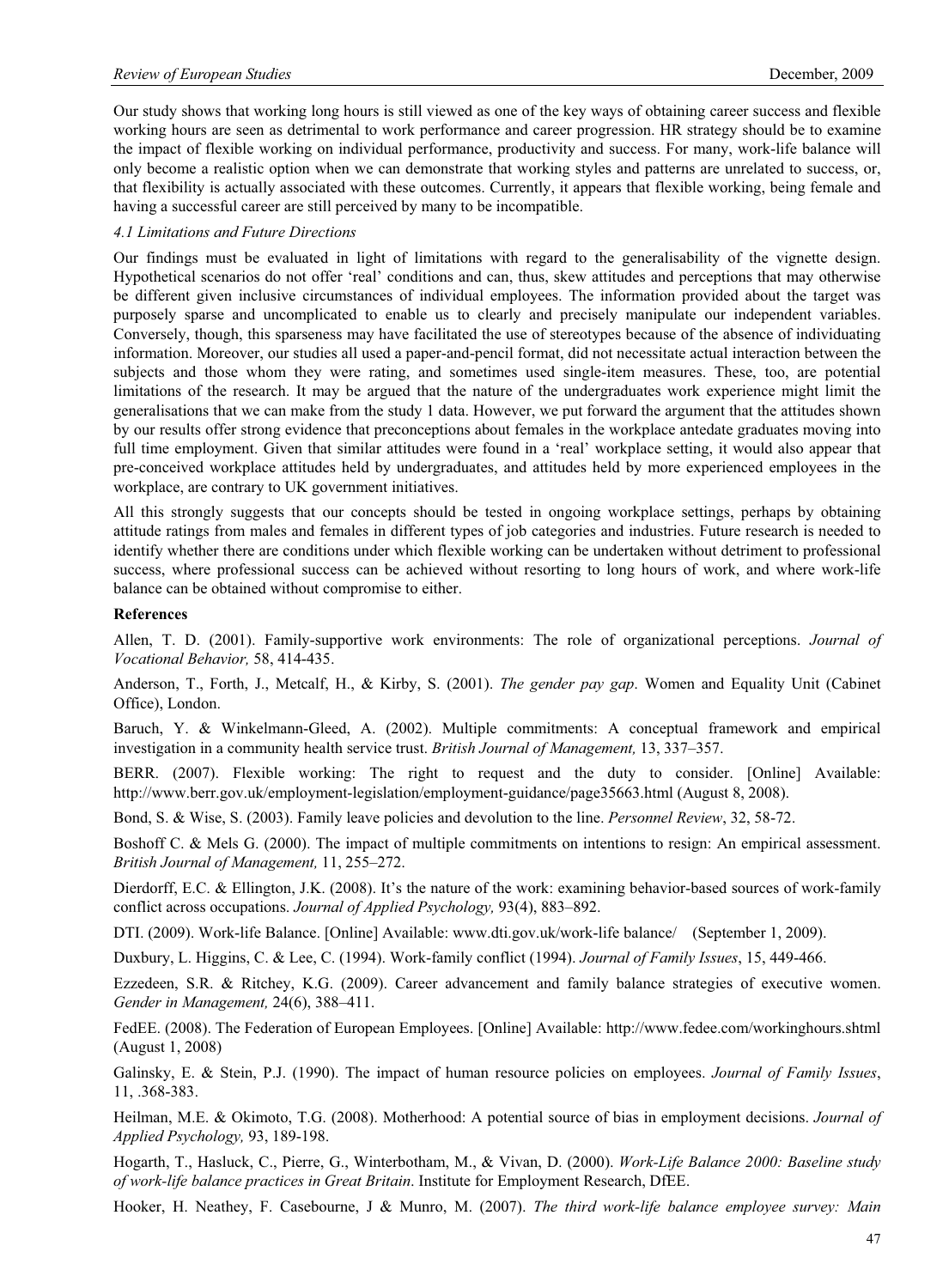*Findings*. Employment relations research series no. 58, DTI.

Houston, D.M. & Marks, G. (2002). *Paid and unpaid work in early parenthood.* End of award report to the Economic and Social Research Council. Report Number: L212252076. [Online] Available: http://www.esrcsocietytoday.ac.uk/ESRCInfoCentre/ViewOutputPage. (September 2, 2009)

Houston, D.M. & Marks, G. (2003). The Role of Planning and Workplace Support in Returning to Work after Maternity Leave. *British Journal of Industrial Relations,* 41*,* 197-214.

Houston, D.M. & Marks, G. (2005). Working, caring and sharing: Work-life dilemmas in early motherhood. In D.M. Houston (Ed.), *Work-life balance in the twenty-first century* (pp. 80–105) UK: Palgrave Macmillan.

Houston, D.M., & Waumsley, J.A. (2003). *Attitudes to flexible working and family life.* Joseph Rowntree Foundation, UK: The Policy Press.

Jones, T. & Gittins, M. (2009). *High performing women: How women reach the top*. Lane 4 Publication, UK.

Katz, D. & Kahn, R.L. (1978). *The Social Psychology of Organisations.* Wiley, New York, NY.

Kossek, E. E., and Ozeki, C. (1999). Bridging the work-family policy productivity gap: a literature review. *Community, Work & Family,* 2, 7 - 32.

Lane, N. (2004). Women and part-time work: The careers of part-time NHS nurses. *British Journal of Management,* 15, 259–272.

Lewis, S, Taylor, K. (1996). Evaluating the impact of family-friendly employment policies: a case study, in Lewis, S, Lewis, J (Eds),*The Work-family Challenge: Rethinking Employment*. London: Sage.

LFS (2005). Labour Force Survey. Office for National Statistics, London.

Linehan, M. & Walsh, J.S. (2000). Work-family conflict and the senior female international manager. *British Journal of Management,* 11, S49-S58.

Linehan, M. & Walsh, J.S. (2001). Key issues in the senior female international career move: A qualitative study in a European context. *British Journal of Management,* 12, 85-95.

Mallon, M. & Cohen, L. (2001). Time for a change? Women's accounts of the move from organisational careers to self-employment. *British Journal of Management,* 12, 217–230.

Manning, A. & Petrongolo, B. (2004). *The part time pay penalty*, Women and Equality Unit, London.

McRae, S. (2003). Constraints and choices in mothers' employment careers: a consideration of Hakim's Preference Theory. *British Journal of Sociology,* 54, 317-338.

Moen, P. & Sweet, S. (2002). Two careers, one employer: Couples working for the same corporation. *Journal of Vocational Behavior*, 61, 466-483.

Netemeyer, R.G., Boles, J.S., & McMurrian, R. (1996). Development and validation of work-family conflict and family-work conflict scales. *Journal of Applied Psychology,* 81, 400-410.

Powell, G. N., & Mainiero, L.A. (1999). Managerial decision making regarding alternative work arrangements. *Journal of Occupational and Organizational Psychology,* 72, 41-56.

Ryan, M.K. & Haslam, S.A. (2005). The glass cliff: Evidence that women are over-represented in precarious leadership positions. *British Journal of Management,* 16, 81–90.

Somech, A. & Drach-Zahavy, A. (2007). Strategies for coping with work-family conflict: The distinctive relationships of gender role ideology. *Journal of Occupational Health Psychology*, 12, 1-19.

Thompson, C.A., Beauvais, L.L. & Lyness, K.S. (1999). When work-family benefits are not enough: The influence of work-family culture on benefit utilization, organizational attachment, and work-family conflict. *Journal of Vocational Behavior*, 54, 392-415.

Turnipseed, D. & Rassuli, A. (2005). Performance perceptions of organizational citizenship behaviors at work: A bi-level study among managers and employees. *British Journal of Management,* 16, 231–244.

Van Dick, R., Christ, O., Stellmacher, J., Wagner, U., Ahlswede, O., Cornelia, G., Hauptmeier, M., Höhfeld, C., Moltzen, K., & Tissington, P. (2004). Should I stay or should I go? Explaining turnover intentions with organizational identification and job satisfaction. *British Journal of Management,* 15, 351–360.

Walby, S. & Olsen, W. (2002). *The impact of women's position in the labour market on pay and implications for UK productivity*. Women and Equality Unit, London.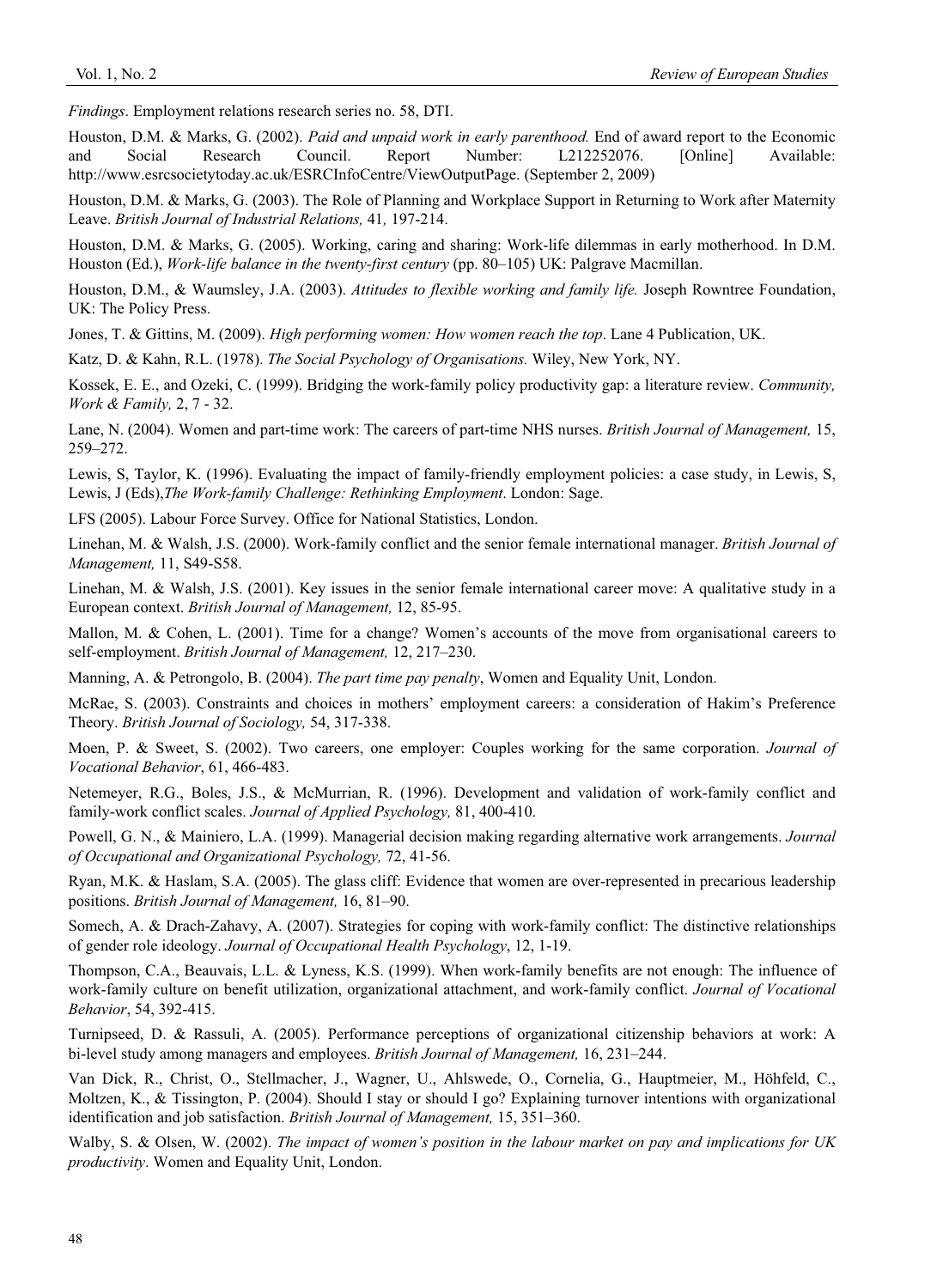| Multivariate Effects    |                              | Univariate Effect    | F       | $\boldsymbol{p}$ | Partial Eta<br>Squared |
|-------------------------|------------------------------|----------------------|---------|------------------|------------------------|
| Between<br>Participants | (4,259df)                    |                      |         |                  |                        |
|                         | <b>Target Gender</b>         |                      | 1.353   | .251             | .020                   |
|                         | Participant Gender           |                      | .992    | .413             | .015                   |
|                         | Target x Participant         |                      | 1.502   | .202             | .023                   |
| Within<br>Participants  | (20,243df)                   | (5,1310df)           |         |                  |                        |
|                         | Pattern                      |                      | 62.910  | < 0.01           | .838                   |
|                         |                              | Performance          | 228.715 | < 0.01           | .466                   |
|                         |                              | Turnover             | 11.721  | < 0.01           | .043                   |
|                         |                              | Colleagues' Approval | 7.296   | < 0.01           | .027                   |
|                         |                              | Work- life Balance   | 334.125 | < 0.01           | .560                   |
|                         | Pattern x Target             |                      | 2.223   | .003             | .155                   |
|                         |                              | Performance          | 2.299   | .043             | .009                   |
|                         |                              | Turnover             | 3.585   | .003             | .013                   |
|                         |                              | Colleagues' Approval | 3.189   | .007             | .012                   |
|                         |                              | Work- life Balance   | 1.732   | .124             | .007                   |
|                         | Pattern x Gender             |                      | 1.441   | .104             | .106                   |
|                         |                              | Performance          | 1.296   | .263             | .005                   |
|                         |                              | Turnover             | 2.646   | .022             | .010                   |
|                         |                              | Colleagues' Approval | 1.957   | .082             | .007                   |
|                         |                              | Work-life Balance    | .712    | .615             | .003                   |
|                         | Pattern x Target x<br>Gender |                      | 2.135   | .004             | .149                   |
|                         |                              | Performance          | 1.683   | .136             | .006                   |
|                         |                              | Turnover             | 3.880   | .002             | .015                   |
|                         |                              | Colleagues' Approval | 2.903   | .013             | .011                   |
|                         |                              | Work-life Balance    | 1.964   | .081             | $.007$                 |

Table 1. *Study 1: Multivariate and Univariate ANOVA Effects* of Different Work Patterns, Target of Worker and Gender of Worker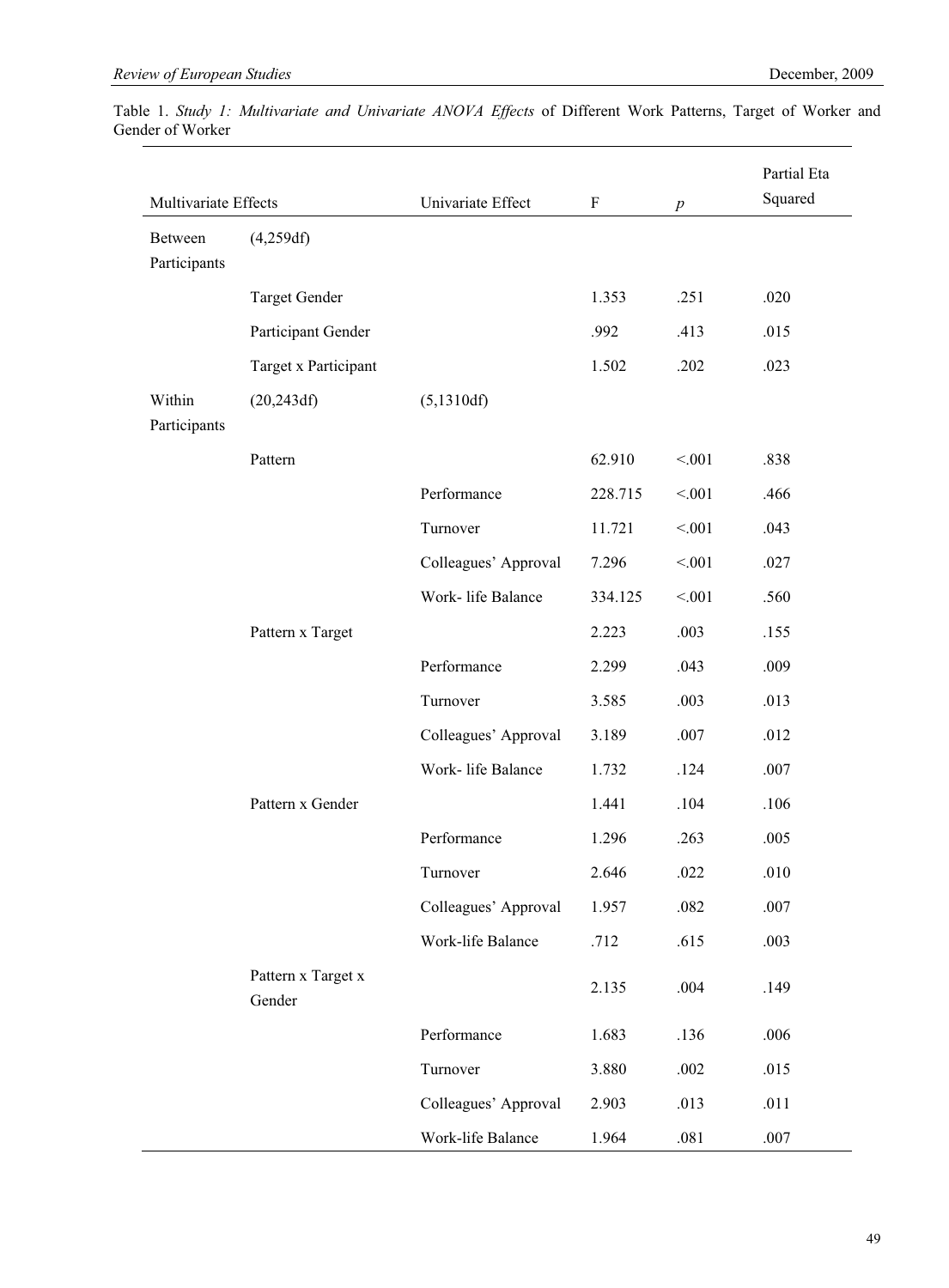| Measure              |                   | (Non Flexible)     |                 | (Flexible plus)                |                   |                   |
|----------------------|-------------------|--------------------|-----------------|--------------------------------|-------------------|-------------------|
|                      | Long              |                    |                 | Regular Child- Elderly- Hockey |                   | Music             |
|                      | Hours             | Hours              | Care            | Care                           |                   |                   |
| Performance          | $5.78^{a}$        | 4.85 $^{b}$        | 4.33 $^{\rm d}$ | 4.20 <sup>c</sup>              | 4.30 <sup>d</sup> | 4.41 $^{\circ}$   |
|                      | 0.88              | 0.71               | 0.68            | 0.64                           | 0.67              | 0.61              |
| Turnover Intention   | $3.36^{b}$        | 3.38 <sup>b</sup>  | $3.39^{b}$      | 3.67 <sup>a</sup>              | 3.73 <sup>a</sup> | 3.72 <sup>a</sup> |
|                      | 1.27              | 1.01               | 0.95            | 0.71                           | 0.74              | 0.72              |
| Colleagues' Approval | 4.83 $^{\rm b}$   | 5.03 <sup>a</sup>  | $4.86^{b}$      | $4.70^{\circ}$                 | $4.74^{\circ}$    | 4.82 $^{\rm b}$   |
|                      | 0.71              | 0.78               | 0.73            | 0.66                           | 0.71              | 0.71              |
| Work-Life Balance    | 2.96 <sup>d</sup> | $5.05^{\text{ a}}$ | 4.78 $^{b}$     | $3.42^{\circ}$                 | 5.05 <sup>a</sup> | 5.03 <sup>a</sup> |
|                      | 0.97              | 0.82               | 0.93            | 0.83                           | 0.76              | 0.79              |

|  | Table 2. Study 1: Means for Evaluations of Different Work Patterns (Standard Deviations are Italicised). |  |  |
|--|----------------------------------------------------------------------------------------------------------|--|--|
|  |                                                                                                          |  |  |

Working Pattern

Note: Means sharing a superscript within a row do not differ significantly.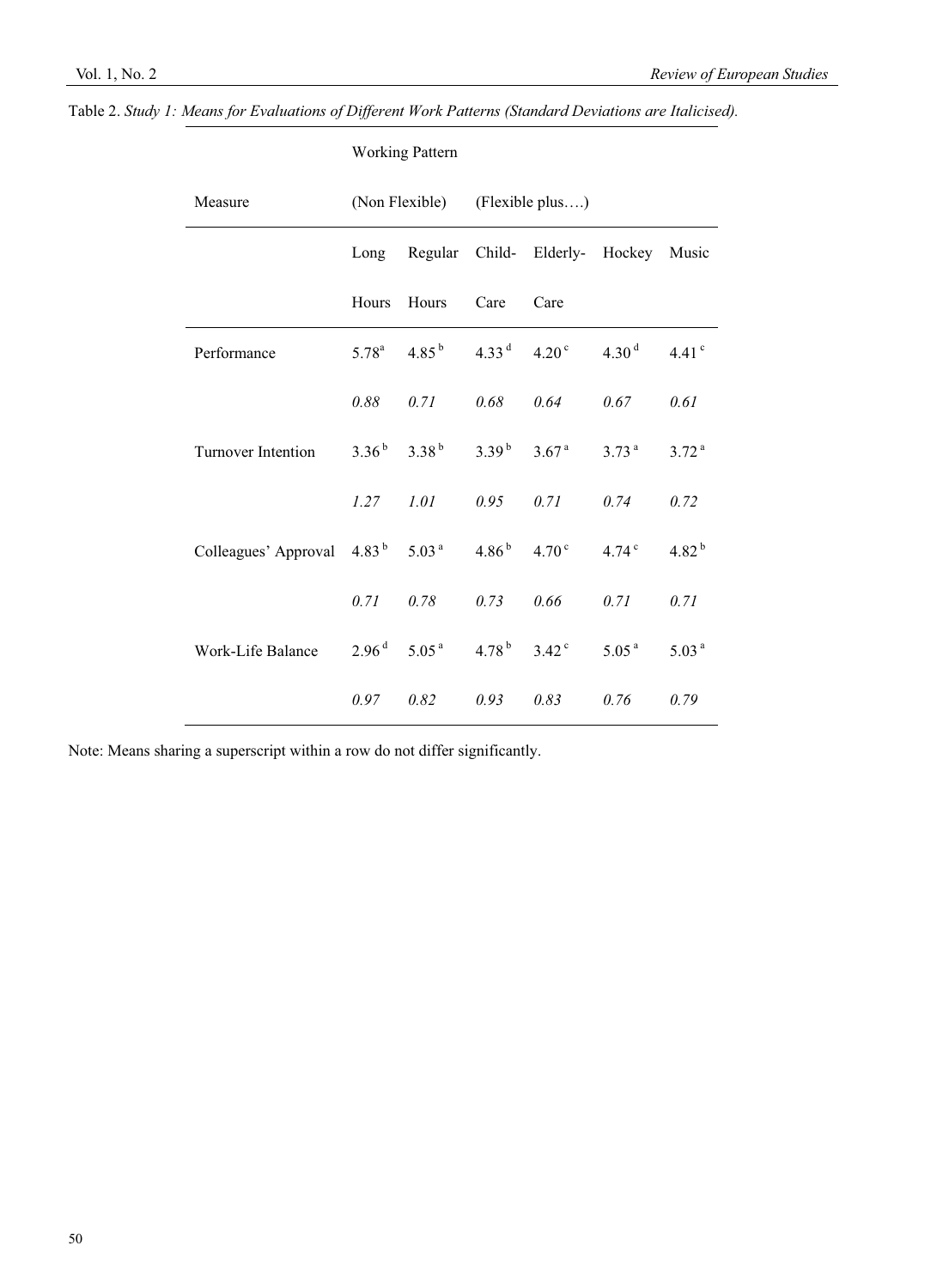| Multivariate Effects                        | Univariate<br>Effect | F       | p                     | Partial Eta Squared |
|---------------------------------------------|----------------------|---------|-----------------------|---------------------|
| Between Participants (5, 1044df)            | (1, 1048df)          |         |                       |                     |
| Participant Gender                          |                      | 11.152  | < 001                 | .051                |
|                                             | Perform              | 16.441  | < 001                 | .015                |
|                                             | Tumover              | .031    | .859                  | < 001               |
|                                             | Colleagues           | 10.683  | .001                  | .010                |
|                                             | Work-Life            | 24.808  | < 001                 | .023                |
|                                             | Life-Work            | 49.266  | < 001                 | .045                |
| Target Gender                               |                      | 3.052   | .010                  | .014                |
|                                             | Perform              | 5.944   | .015                  | .006                |
|                                             | Tumover              | .093    | .760                  | < 001               |
|                                             | Colleagues           | 8.262   | .004                  | .008                |
|                                             | Work-Life            | .695    | .405                  | .001                |
|                                             | Life-Work            | 6.983   | .008                  | .007                |
| Role Status                                 |                      | 14.534  | < 001                 | .065                |
|                                             | Perform              | .003    | .956                  | < 001               |
|                                             | Tumover              | 1.702   | .192                  | .002                |
|                                             | Colleagues           | 17.060  | ${}_{<.001}$          | .016                |
|                                             | Work-Life            | .003    | .958                  | < 001               |
|                                             | Life-Work            | 11.920  | .001                  | .011                |
| Gender x Target                             |                      | .528    | .755                  | .003                |
| Gender x Role                               |                      | 1.852   | .100                  | .009                |
| Target x Role                               |                      |         |                       |                     |
| Gender x Target x Role                      |                      | 1.227   | .294                  | .006                |
|                                             |                      | .948    | .449                  | .005                |
| Within Participants (25, 1024df)<br>Pattern | (5,5240df)           |         |                       |                     |
|                                             | Perform              | 132.617 | < 001                 | .764                |
|                                             | Tumover              | 215.454 | < 001<br>${}_{<.001}$ | .171                |
|                                             |                      | 84.288  |                       | .074                |
|                                             | Colleagues           | 48.784  | < 001                 | .044                |
|                                             | Work-Life            | 347.460 | ${}_{<.001}$          | .249                |
|                                             | Life-Work            | 585.669 | < 001                 | .359                |
| Pattern x Gender                            |                      | 1.945   | .004                  | .045                |
|                                             | Perform              | 3.164   | .007                  | .003                |
|                                             | Tumover              | 7.633   | < 001                 | .007                |
|                                             | Colleagues           | 0.379   | .863                  | < 001               |
|                                             | Work-Life            | 3.432   | .004                  | .003                |
|                                             | Life-Work            | 4.006   | .001                  | .004                |
| Pattern x Target                            |                      | 3.396   | < 001                 | .077                |
|                                             | Perform              | 1.623   | .150                  | .002                |
|                                             | Tumover              | 6.878   | < 001                 | .007                |
|                                             | Colleagues           | 0.406   | .845                  | < 001               |
|                                             | Work-Life            | 5.088   | < 001                 | .005                |
|                                             | Life-Work            | 3.576   | .003                  | .003                |
| Pattern x Role                              |                      | 6.386   | < 001                 | .135                |
|                                             | Perform              | 17.668  | < 001                 | .017                |
|                                             | Tumover              | 28.650  | < 001                 | .027                |
|                                             | Colleagues           | 7.078   | < 001                 | .007                |
|                                             | Work-Life            | 17.327  | < 001                 | .016                |
|                                             | Life-Work            | 10.170  | < 001                 | .010                |
| Pattern x Gender x Target                   |                      | 1.117   | .314                  | .027                |
| Pattern x Gender x Role                     |                      | 1.243   | .190                  | .029                |
| Pattern x Target x Role                     |                      | 1.292   | .153                  | .031                |
| Pattern x Gender x Target x                 |                      |         |                       |                     |
| Role                                        |                      | 1.465   | .066                  | .035                |

#### Table 3. Study 2: *Multivariate and Univariate ANOVA Effects* of Work Patterns, Target and Role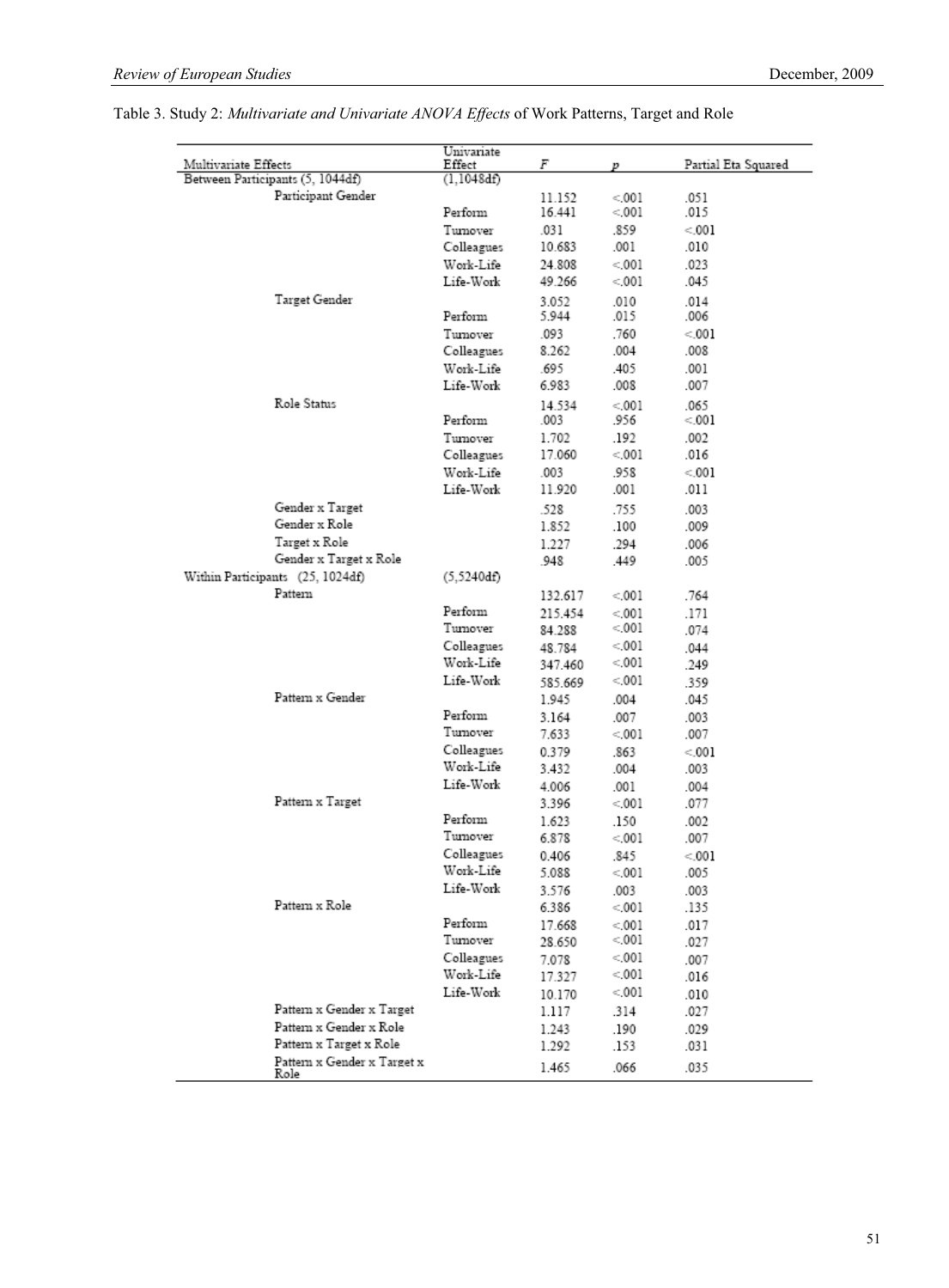| Dependent<br>Variable | Pattern           | Gender                            |                                                                   |               |                                  | Target                                  |                             |     |                               | Role                |                                                                                                                |               |                                                                                                                                                                                                                                                                                                  | Total                                             |                               |
|-----------------------|-------------------|-----------------------------------|-------------------------------------------------------------------|---------------|----------------------------------|-----------------------------------------|-----------------------------|-----|-------------------------------|---------------------|----------------------------------------------------------------------------------------------------------------|---------------|--------------------------------------------------------------------------------------------------------------------------------------------------------------------------------------------------------------------------------------------------------------------------------------------------|---------------------------------------------------|-------------------------------|
|                       |                   | Vlale                             |                                                                   | Female<br>583 |                                  | Male<br>510                             |                             | 346 |                               | Manager<br>631      |                                                                                                                | Non Manager   |                                                                                                                                                                                                                                                                                                  |                                                   |                               |
|                       | z                 | E                                 |                                                                   |               |                                  |                                         |                             |     |                               |                     |                                                                                                                | 425           |                                                                                                                                                                                                                                                                                                  | 1055                                              |                               |
|                       |                   |                                   | $\Omega$                                                          |               | GS <sub>1</sub>                  |                                         | $\overline{\mathbf{S}}$     |     | $\overline{a}$                |                     | GB                                                                                                             | ż             | $\overline{a}$                                                                                                                                                                                                                                                                                   | $\overline{z}$                                    | Ģ,                            |
| Performance           | Long Hours        |                                   | 39                                                                |               | 60.                              | 5                                       | $\mathbb{R}$                |     | $\frac{1}{2}$                 | 524                 | $\overline{\mathfrak{g}}$                                                                                      | 5.53          |                                                                                                                                                                                                                                                                                                  | <u>ה המשמטות הפורדים של המשמעות הפורדים של המ</u> | $\frac{12}{2}$                |
|                       | Regular           |                                   |                                                                   |               |                                  | õ,                                      | 1.87                        |     |                               | $\frac{5}{2}$       |                                                                                                                |               | 816                                                                                                                                                                                                                                                                                              |                                                   | ors                           |
|                       | Childcare         | ত্ত্                              |                                                                   | æ,            |                                  |                                         |                             |     |                               | $\overline{\infty}$ |                                                                                                                |               |                                                                                                                                                                                                                                                                                                  |                                                   |                               |
|                       | Elder Care        | 26                                |                                                                   |               |                                  | $\frac{1}{\sqrt{2}}$                    |                             | ₹   |                               | £                   |                                                                                                                |               |                                                                                                                                                                                                                                                                                                  |                                                   |                               |
|                       | Hockey            | 46                                |                                                                   |               |                                  | 47                                      |                             |     |                               |                     |                                                                                                                |               |                                                                                                                                                                                                                                                                                                  |                                                   |                               |
|                       | Mus c             | $\overline{5}$                    |                                                                   |               |                                  | Ă                                       |                             |     |                               | 3.55                |                                                                                                                |               |                                                                                                                                                                                                                                                                                                  |                                                   |                               |
| Turnover              | Long Hours        |                                   |                                                                   |               |                                  | Ξ                                       |                             |     |                               |                     |                                                                                                                |               |                                                                                                                                                                                                                                                                                                  |                                                   |                               |
|                       | Regular           |                                   |                                                                   |               |                                  | Ĩ                                       |                             |     |                               | Ĭ                   |                                                                                                                |               |                                                                                                                                                                                                                                                                                                  |                                                   |                               |
|                       | Child Care        |                                   |                                                                   |               |                                  | ğ.                                      |                             |     |                               | Ξ                   |                                                                                                                |               |                                                                                                                                                                                                                                                                                                  |                                                   |                               |
|                       | Elder Care        |                                   |                                                                   |               |                                  | Ξī                                      |                             |     |                               |                     |                                                                                                                |               |                                                                                                                                                                                                                                                                                                  |                                                   |                               |
|                       | Hockey            |                                   |                                                                   |               |                                  |                                         |                             |     |                               |                     |                                                                                                                |               |                                                                                                                                                                                                                                                                                                  |                                                   |                               |
|                       | Mus:c             |                                   |                                                                   |               |                                  |                                         |                             |     |                               |                     |                                                                                                                |               |                                                                                                                                                                                                                                                                                                  |                                                   |                               |
| Colleagues            | <b>Long Hours</b> |                                   |                                                                   |               |                                  |                                         |                             |     |                               |                     |                                                                                                                |               |                                                                                                                                                                                                                                                                                                  |                                                   |                               |
|                       | Regular           |                                   |                                                                   |               |                                  |                                         |                             |     |                               |                     |                                                                                                                |               |                                                                                                                                                                                                                                                                                                  |                                                   |                               |
|                       | Child Care        |                                   |                                                                   |               |                                  |                                         |                             |     |                               |                     |                                                                                                                |               |                                                                                                                                                                                                                                                                                                  |                                                   |                               |
|                       | Elder Care        | $\frac{83335335}{83333333333335}$ | 5 3 3 5 3 5 5 5 5 6 6 7 5 5 6 7 8 9 8 9 8 9 8 7 6 7 5 6 7 8 9 9 9 |               | 88588899988898888888888989989888 | 5 5 5 5 5 9 9 9 9 9 9 9 5 6 9 5 9 9 9 9 | 888883388382388888838348888 |     | 33333333365353333333335535555 | 35345333            | LA RECEPTED DE LA RECEPTED DE LA RECEPTED DE LA RECEPTED DE LA RECEPTED DE LA RECEPTED DE LA RECEPTED DE LA RE |               | $\frac{3}{28}$ , $\frac{3}{28}$ , $\frac{3}{28}$ , $\frac{3}{28}$ , $\frac{3}{28}$ , $\frac{3}{28}$ , $\frac{3}{28}$ , $\frac{3}{28}$ , $\frac{3}{28}$ , $\frac{3}{28}$ , $\frac{3}{28}$ , $\frac{3}{28}$ , $\frac{3}{28}$ , $\frac{3}{28}$ , $\frac{3}{28}$ , $\frac{3}{28}$ , $\frac{3}{28}$ , |                                                   | 85885556878878998555555555555 |
|                       | Hockey            |                                   |                                                                   |               |                                  |                                         |                             |     |                               |                     |                                                                                                                |               |                                                                                                                                                                                                                                                                                                  |                                                   |                               |
|                       | Mus.c             |                                   |                                                                   |               |                                  |                                         |                             |     |                               |                     |                                                                                                                |               |                                                                                                                                                                                                                                                                                                  |                                                   |                               |
| Work Life             | Long Hours        |                                   |                                                                   |               |                                  |                                         |                             |     |                               | 45487788            |                                                                                                                |               |                                                                                                                                                                                                                                                                                                  |                                                   |                               |
|                       | Regular           |                                   |                                                                   |               |                                  |                                         |                             |     |                               |                     |                                                                                                                |               |                                                                                                                                                                                                                                                                                                  |                                                   |                               |
|                       | Child Care        |                                   |                                                                   |               |                                  |                                         |                             |     |                               |                     |                                                                                                                |               |                                                                                                                                                                                                                                                                                                  |                                                   |                               |
|                       | Elder Care        |                                   |                                                                   |               |                                  |                                         |                             |     |                               |                     |                                                                                                                |               |                                                                                                                                                                                                                                                                                                  |                                                   |                               |
|                       | Hockey            |                                   |                                                                   |               |                                  |                                         |                             |     |                               |                     |                                                                                                                |               |                                                                                                                                                                                                                                                                                                  |                                                   |                               |
|                       | <b>Musce</b>      | $\mathbb{S}$                      |                                                                   |               |                                  |                                         |                             |     |                               |                     |                                                                                                                |               |                                                                                                                                                                                                                                                                                                  |                                                   |                               |
| Life-Work             | Long Hours        | 95                                |                                                                   |               |                                  |                                         |                             |     |                               | s.                  |                                                                                                                |               |                                                                                                                                                                                                                                                                                                  |                                                   |                               |
|                       | Regular           | Ą                                 |                                                                   |               |                                  |                                         |                             |     |                               | Ξ                   |                                                                                                                |               |                                                                                                                                                                                                                                                                                                  |                                                   |                               |
|                       | Child Care        |                                   |                                                                   |               |                                  |                                         |                             |     |                               | $\frac{30}{2}$      |                                                                                                                |               |                                                                                                                                                                                                                                                                                                  |                                                   |                               |
|                       | Elder Care        | 同                                 |                                                                   |               |                                  | Ξ                                       |                             |     |                               | 38                  |                                                                                                                | $\frac{4}{3}$ |                                                                                                                                                                                                                                                                                                  |                                                   |                               |
|                       | Hockey            |                                   | 557                                                               | 58            |                                  | 37                                      | 624                         | 96  |                               | SO.                 |                                                                                                                | $-48$         |                                                                                                                                                                                                                                                                                                  | 참결                                                |                               |
|                       | Mus c             |                                   |                                                                   |               |                                  |                                         |                             |     |                               | $\frac{8}{18}$      |                                                                                                                |               |                                                                                                                                                                                                                                                                                                  |                                                   |                               |

Table 4. Means and Standard Deviations for the Main Effect of Work Pattern and its Interactions with Gender Target and Role.

Note SDs are italicised. Pairwise comparisons between levels of a between participants factor: +.05>.001,\*p<.001. Pairwise differences between patterns within a dependent variable are denoted by different superscripts